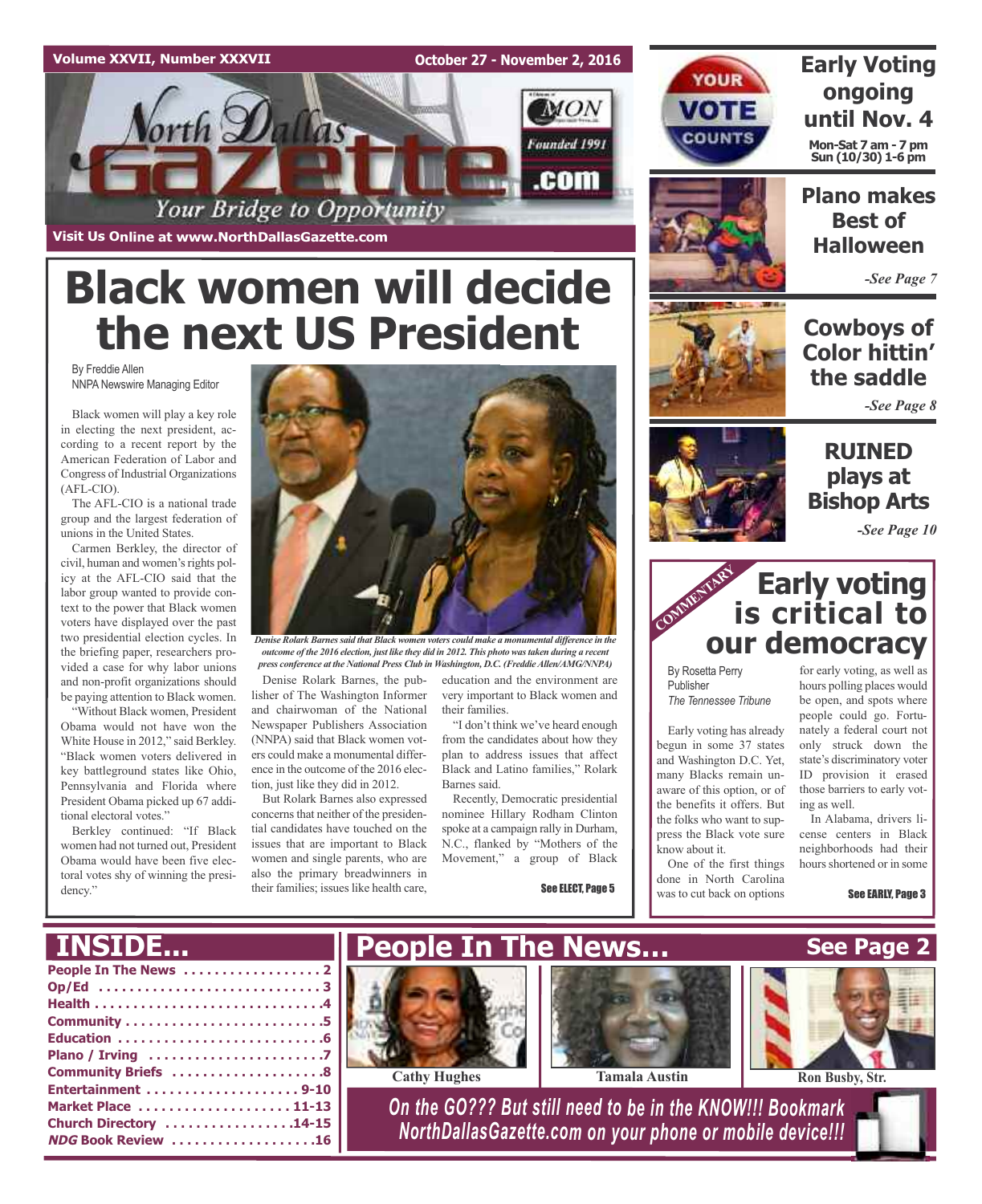#### **People in the News www.NorthDallasGazette.com**

### **Cathy Hughes**

Silver Spring, MD (Black-News.com) — Howard University honored Cathy Hughes, founder and chairperson of Radio One, Inc., the largest Black-owned multi-media company in the country, with the unveiling of the Cathy Hughes School of Communications Sunday. During an exclusive, starstudded extravaganza, the prestigious university commemorated her lifetime commitment to excellence. University and public officials Dr. Wayne A. I. Frederick, President, Howard University; Congressman Elijah E.



Cummings (D-MD 7th District); Gracie Lawson-Borders, Ph.D., Dean of Cathy Hughes School of Communications; Congressman Chris Van Hollen (D-MD 8th District); and Civil Rights

### **Tamala Austin**

As the owner and founder of Jive Juice, Tamala Austin knowsthe secret to a soaring business, self-care and a slim waistline — fresh ingredients and a messy kitchen.

At the age of 41, Austin began juicing for health benefits out of her own kitchen. Four years, 21 juices and an EMBA from Texas Woman's University later, Austin now is fielding phone calls and offers from gymnasiums and grocery stores around the greater Houston area, who all are interested in selling Jive Juice.

Born and raised in Hous-



ton, Austin earned her bachelor's degree in accounting from Texas Southern University. After graduation, she began working in the oil and gas industry until four years ago, when she was diagnosed with high blood pres-

sure. Rather than relying on medication to manage her high blood pressure, Austin committed to making positive, healthy changes to her cator and entrepreneur with a passion for her community.

Hughes remarked that she was humbled to be honored by the institution that helped her find her voice as an edu-

people."

Leader Rev.Al Sharpton recognized Hughes for blazing the path for African Americans in the media and communications industry.

"She took the mute off of Black America," said Rev. Sharpton. "We were on mute, we couldn't talk. She made talk radio stations. She preserved our culture; she gave us TV One. We can speak for ourselves, to ourselves, and [that] is an enormous contribution to our

diet and began exercising. She decided to try juicing and quickly fell in love with it. "I started sharing my juices with my family and friends and the next thing I know, they're calling me up and requesting I make more for them," Austin said.

When she began to receive specific requests for juices, Austin researched how to package, market and sell her product. She started to sell part time, while still

"My whole goal in life has been to get pertinent information to my community that they can use to uplift and improve the quality of their lives and their lifestyle," said Hughes. "Becoming the namesake for Howard University's School of Communications and having my life's work celebrated -- it's like a dream!"

Hosted by Emmy-nominated actor Anthony Anderson (Black-ish), along with narration from radio host and film director Russ Parr, the three-hour celebration featured keynote speeches and performances from a variety of award-winning and notable entertainers, including

knew I could take online courses at Texas Woman's, so I could continue to work, gain the insight and connections I needed to grow my business and still be a

Austin was enrolled in the MBA Executive track program in Fall 2013 and gradwriter/director/choreographer DebbieAllen representing Howard<sup>S</sup>s Board of Trustees; R&B artist Joe; and Gospel artists Donald Lawrence, Richard Smallwood and Vashawn Mitchell who performed a rousing medley of Gospel favorites brought the audience of friends, family and supporters to their feet in praise. YouTube Harpist Tulani and Howard University Gospel Choir also took to the stage, while Hughes' son Alfred Liggins III, CEO of Radio One, Inc., offered heartwarming remarks of grati-

Other prominent figures in attendance included Balti-

tude and appreciation.

more Mayor Stephanie Rawlings-Blake, Congresswoman Eleanor Holmes Norton (D-DC), television and radio personality Bevy Smith and from Hughes' upcoming TV One original movie "Media," actresses Chrystee Pharris and Denise Boutte.

Hughes, who started her career in radio at Howard University, is a dynamic, media pioneer who demonstrates the power of one - one woman, one vision, one company -- Radio One. As Founder and Chairperson of Radio One, Inc., the largest African-American owned

#### See HUGHES, Page 6

cluding high blood pressure, diabetes, low sex drive and menopause to name a few.

"I believe any specific ailment we have we can be treated through what we eat. I've seen it in myself and my family members," she said.

Austin works with a team of doctors in Houston to concoct specific juice blends, each blend geared toward specific outcomes. Her favorite juice is called Sweet Beat — a blend of beets, carrots, apples, pineapples and ginger and is great for your heart, liver and blood pressure. Jive Juice offers 21 different juices, and will deliver them to your home or office.

### **Ron Busby, Sr.**

WASHINGTON, D.C. -The U.S. Black Chambers, the only national advocacy organization working solely to advance Black businesses and building economic power in the Black community, was named Distinguished Advocate of the Year.

The award, given by the U.S. Department of Commerce's Minority Business Development Agency was announced as part of the 2016 National Minority Enterprise Development Week Award winners. This is the first year USBC has earned this award.

Each year MBDA honors "Champions of Minority



through its National MED Week. The initiative recognizes the achievements of minority entrepreneurs, along with those individuals and organizations that have demonstrated leadership and commitment in advancing global minority business enterprise.

"Each year the U.S. Black Chambers' commitment to building the economic power of the Black community is strengthened.

Whether talking to officials in the federal administration, or working with larger corporations, advocacy on behalf of small business and economic empowerment is a cornerstone of our work," said Ron Busby, Sr., the president and CEO of the U.S. Black Chambers.

"USBC's partnerships are key to our success, and to the success of the Black community. We're proud to be honored by the Minority Business Development Agency, and look forward to our continued collabora-

tive work."

Mom."

bers, Inc. (USBC) provides committed, visionary leadership and advocacy in the realization of economic empowerment. Through the creation of resources and initiatives, we support African American Chambers of Commerce and business organizations in their work of developing and growing Black enterprises. The USBC is an association of more than 100 self-sustaining viable Black Chambers and small business associations nationwide and serves close to 250,000 small businesses. More information can be found at www.usblackchambers.org.



*2 | October 27 - November 2, 2016 | North Dallas Gazette*

*For the 411 in the community, go to www.northdallasgazette.com*

working full time in the oil and gas industry. However, Austin wasn't making the contacts she needed to really get her business up and running, so she decided to pursue her executive master's degree in business administration and began taking classes at Texas Woman's University in Houston. "Being a single mom, I uated in Spring 2014. She completed a business plan for Jive Juice as her capstone or final project, zeroed in on how best to market and position her company and networked with industry leaders in Houston — which her professors connected her to — all as a part of her curriculum.

After graduating from Texas Woman's, Austin earned her health coach certification and began to tap into the possibilities and potentials of her juices, specifically focusing on how they can help others improve their health. She noted that juicing can help ameliorate a variety of health issues in-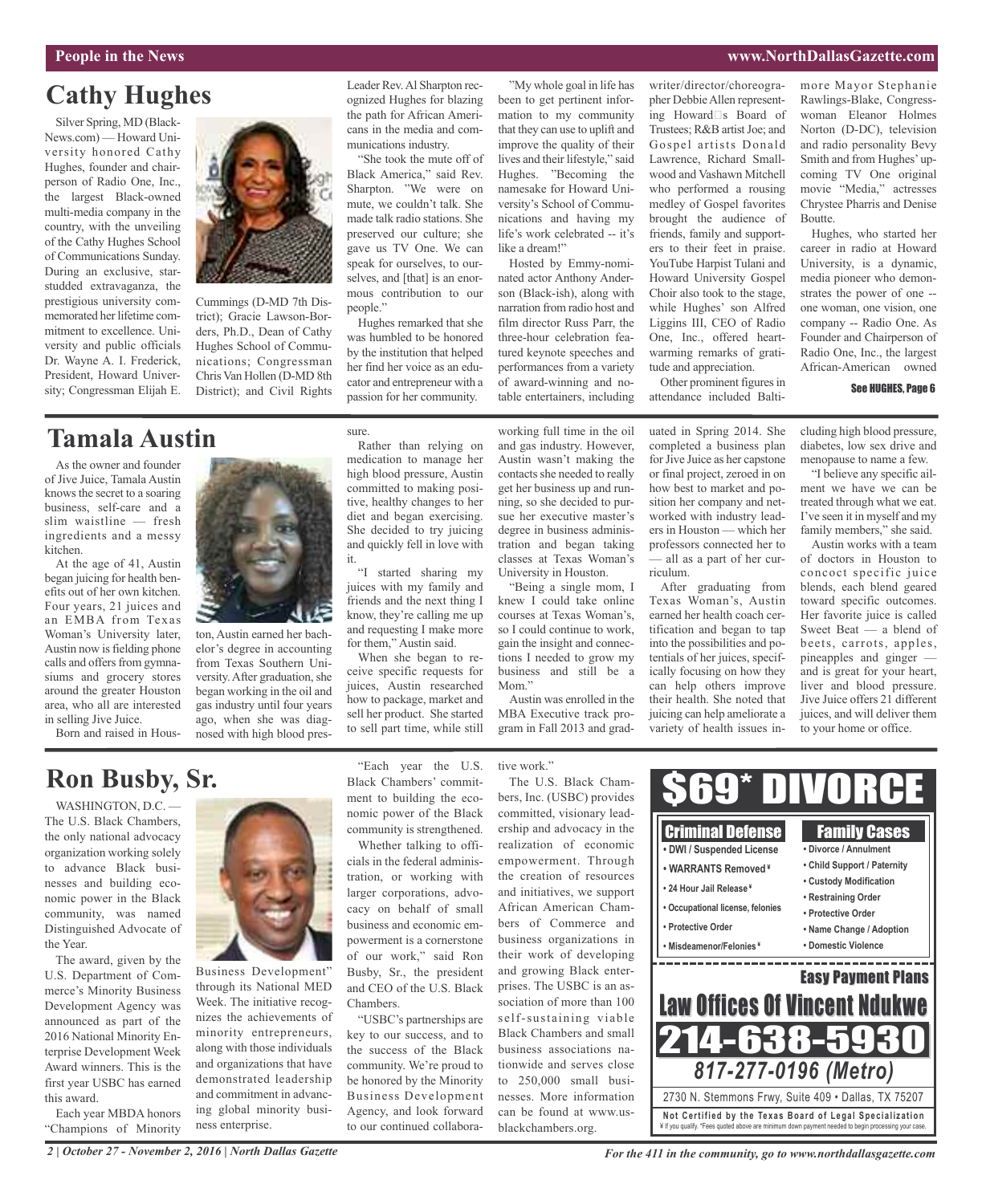#### **www.NorthDallasGazette.com Op-Ed**



*unsolicited material and reserves the right to edit and make appropriate revisions.*

> *"Do what you say you are going to do ... when you say you are going to do it.*

**Publisher's Office:** publisher@northdallasgazette.com

**Sales Department:** marketing@northdallasgazette.com

#### **Editorial Department:**

editor@northdallasgazette.com

### **Online:**

www.NorthDallasGazette.com www.twitter.com/NDGEditor www.facebook.com/NorthDallasGazette www.pinterest.com/NDallasGazette

### STAFF

**Chairman Emeritus** *Jim Bochum 1933 – 2009*

**Published By** *Minority Opportunity News, Inc.*

> **Web Master** *Todd Jones*

**Special Projects Manager** *Edward Dewayne "Preacher Boy"Gibson, Jr. James C. Allen*

**Community Marketing** *Nina Garcia*

### **Advisory Board:**

*John Dudley Myrtle Hightower Fred Moses Annie Dickson Cecil Starks Willie Wattley Coty Rodriguez-Anderson B. J. Williams Denise Upchurch Barbara Simpkins, ADVISORY BOARD SECRETARY*

### *Jackie Hardy Terri Schlichenmeyer Nicole Scott Hope Oriabure-King David Wilfong*

**Editor** *Ruth Ferguson*

**Religious/ Marketing Editor** *Shirley Demus Tarpley*

**Contributing Writers**

**Production**

*Margaret Freelon David Wilfong*

#### **Advisory Board Committees:**

*Public Relations Planning and Implementation* Cecil Starks, CHAIRPERSON

*Business Growth Referral* John Dudley, CHAIRPERSO

*Program Policy Development* Annie Dickson, CHAIRPEI

*Quality Assurance* Myrtle Hightower, CHAIRPERSON Coty Rodriguez

**Trump is simply lying about voter fraud**

By Julianne Malveaux NNPA Newswire Columnist

I watched the Presidential debate on October 19 in both awe and horror. Awe, because I truly do not understand Mr. Trump's temerity to lie, interrupt, sniff, sigh, and interject offensive comments ("such a nasty woman") in lieu of disagreement. The horror came when Mr. Trump asserted that he would not necessarily accept the result of an election he has described as "rigged" (actually, in Trump's world, anything that does not go his way is rigged – debates, primary elections, Emmy Awards). Trailing in the polls, Mr. Trump is playing the same racial games he has played throughout the elections, suggesting that there is massive voter fraud in cities like Philadelphia and Detroit, cities with large African American populations, that dead people are voting, and that millions of voter registration records are wrong.

There have been dozens of reports that refute the Trump claims. According to analysis by a professor at Loyola Law School in Los Angeles, Calif., only 31 of more than 1 billion votes cast since 2000 have been

fraudulent. The Brennan Center for Justice, housed at the New York University School of Law has studied voter fraud and found that allegations are most often unfounded. Trump also cited a Pew Center study that indicated that one in eight voter registrations might be inaccurate. But Pew says inaccurate registration may not be fraudulent ones. As an example, some people have not changed their addresses, and will do so before they attempt to vote again. These folks aren't committing fraud, they've simply moved. The Pew Center says that our nation's voter registration system needs an upgrade. They have not identified massive voter fraud as a problem. Donald Trump, though, is the master of manipulative repetition. Just like he hammered on "Little Marco," "Low Energy Jeb" and "Crooked Hillary," now he is hammering on voter fraud, whether it is accurate or not. At least one factchecker has detailed how wrong Trump is and has described his claims as

Claims of voter fraud divert attention from a more significant issue: that voter suppression makes it more

### **EARLY,** continued from Page <sup>1</sup>

"bogus."

cases closed. In Texas, Wisconsin and Pennsylvania, Republican legislators took measures to limit or restrict In several instances,

courts have stepped in to temporarily block these changes, but most are under Indeed, the Trump camseniors.

paign may mount a challenge to the results because of supposed fraud. Despite repeated findings by multiple non-partisan surveys and pollsters that fraud is almost non-existent, the folks who want to suppress voting like to link early voting to supposed fraud.

There are two main reasons for the repeated attacks on early voting. One is that

surveys show most of the biggest proponents of early voting tend to support Democrats; people of color, millennials and young people in general, women and

These are all groups anxious to avoid crowds or whose lives are such that it is easier for them to vote early or even via absentee ballot rather than stand in lengthy lines on Election Day.

The second reason that the Republicans tend to want limits on early voting is the fear that if one of their candidates gets falls behind in the early results it will hinder their attempts at a late rally of their supporters.

*The Tribune* urges all its

difficult for many to vote. Too many states have instituted new voter ID laws, reduced the number of early voting days, consolidated precincts (forcing people to travel further to vote), and purged people from voting registration polls. Several organizations are providing backup for voters, including the website www.iwillvote.com that allows people to check their voter registration. But with registration deadlines closing in this handful of days before the election, it is likely that some people who want to vote will not have the opportunity.

This voter suppression has been deliberately, and it has had a partisan skewing. Why can a gun registration be used as appropriate voter identification, but not a student ID? Rule shifting has gained the attentions of conservative appeals courts. As an example, the Fifth Circuit Court of Appeals in Texas voided Texas Voter ID laws. Wisconsin's voter restrictions were also disallowed. Most notably, a federal appeals court shot North Carolina down and, were uncharacteristically critical. The court wrote that, "Although the new provisions target African Americans

readers who are in a position to do so to please take advantage now of early voting. Don't wait until the last minute to decide you don't want to fight the long lines or bad weather.

One thing that can be counted on is that the Trump crowd will show up at the polls on November 8. He is counting on a late push while also hoping that parts of the coalition that elected Barack Obama twice will stay home.

For Democrats, there is a chance to not only keep the White House, but also to regain the House and Senate. It is not a sure thing by any stretch of the imagination, but it is possible.

Sadly, there is also a chance for a disgusting buffoon who is courting all the

with almost surgical precision, they constitute inapt remedies for the problems assertedly justifying them and, in fact, impose cures for problems that did not exist."

Is there voter fraud? If only 31 cases, out of a billion votes, were found fraudulent, we can say that there is a bit of fraud, something that is less than a fraction of one percent. At the same time, voting restrictions imposed in 2014 and 2015 were set to block over 1.3 million voters in Ohio, Nor Carolina, Virginia, and Wisconsin, all swing states. Should we be more concerned about voter fraud (31 claims out of one billion votes cast) or the 1.3 million Americans who have been deliberately and "surgically" excluded from the voting process through voter suppression?

African Americans know rigged elections. Our voices have too often been rigged out of the electoral process. Fannie Lou Hamer was beaten to within an inch of her life because she dared organize people to vote. Medgar Evers was killed because he dared organize Black folks to vote. Our people overcame grandfa-

### See TRUMP, Page 16

worse elements of this nation to capture the White House and for his buddies to hold on to the House and Senate.

That nightmare scenario would result in Trump being able to pack the United States Supreme Court and who knows what else could happen.

But he and his cronies can be stopped. Everyone who doesn't want to see America marching backward, must let their voice be heard.

A great way to do that is to participate in early voting as soon as possible.

The Tennessee Tribune *is a member publication of the National Newspaper Publishers Association. Learn more about becoming a member at www.nnpa.org.*

*The North Dallas Gazette, formerly Minority Opportunity News, was founded in July 1991, by Mr.Jim Bochum and Mr.Thurman R. Jones. North Dallas Gazette is a wholly owned subsidairy of Minority Opportunity News, Inc.*

early voting.

appeal.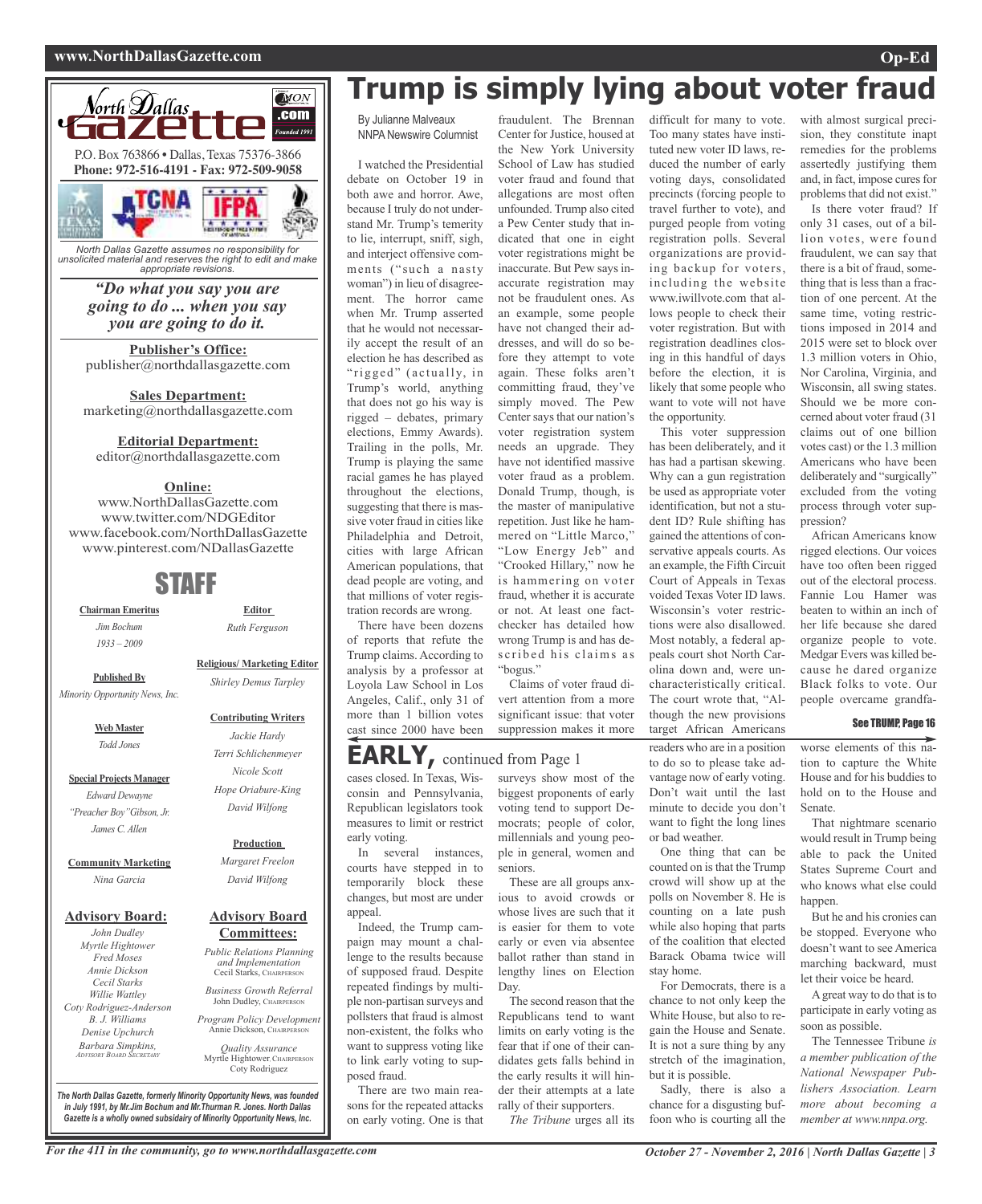

# IT'S A WINNING IDEA!

The Texas Lottery Commission is committed to including Historically Underutilized Businesses (HUBs) in its procurement opportunities. Your minority or woman-owned company may qualify to be certified as a Historically Underutilized Business (HUB) with the State of Texas.

> For information about state certification and Texas Lottery opportunities, contact our HUB Coordinator, Eric Williams at (512) 344-5241 or eric.williams@lottery.state.tx.us

To learn more about the State of Texas HUB Program, visit the Texas Procurement and Support Services web page at: http://www.window.state.tx.us/procurement/prog/hub/



**SUPPORTING TEXAS EDUCATION AND VETERANS** 

C 2011 Real Littler Screwards Arthurs financial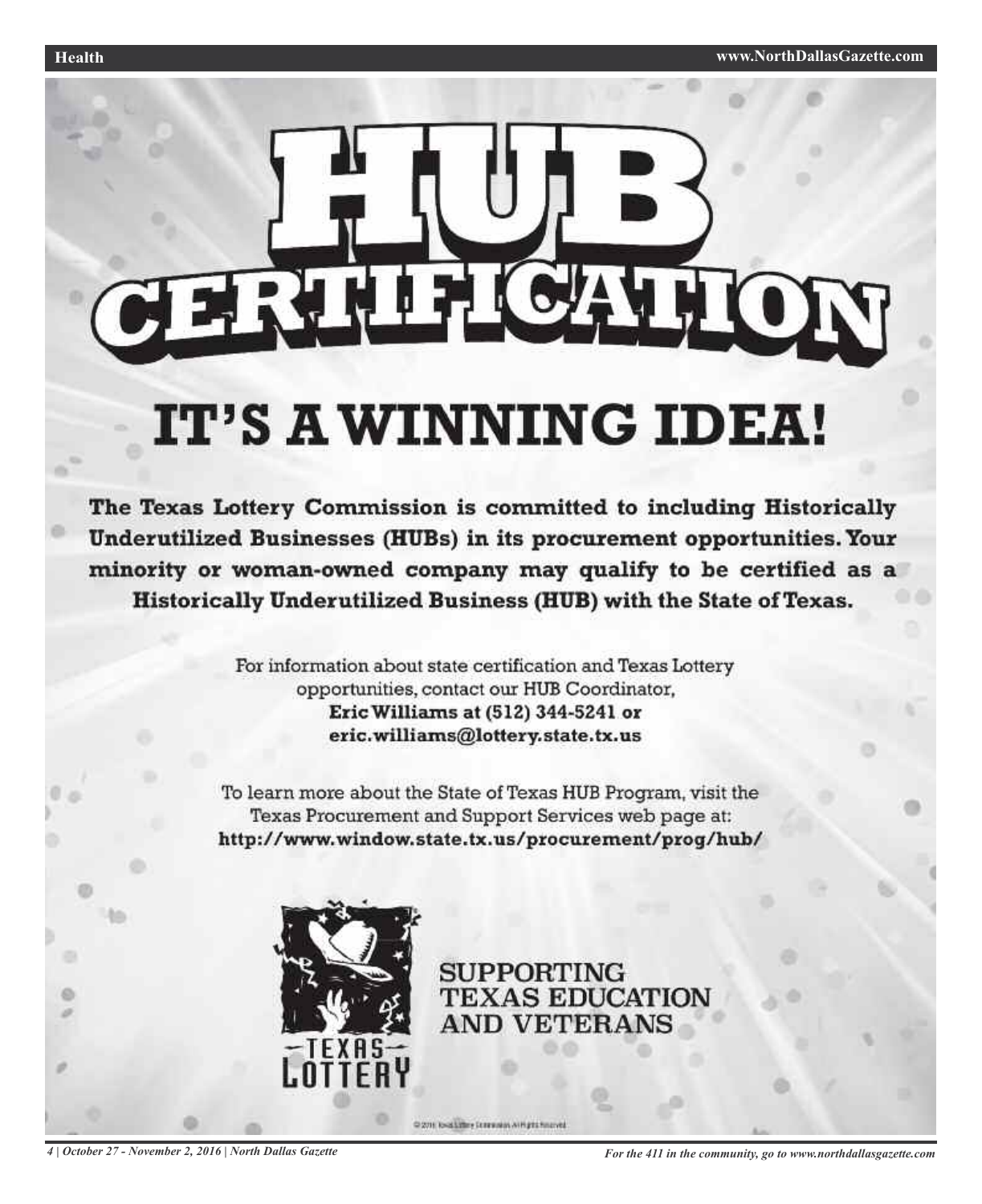#### **Community News**

## **DART's rail-connected development driving regional growth**

Transit Oriented Development near DART Rail, like CityLine and the continued growth in the Cedars south of downtown Dallas, is driving the North Texas economic boom with more than \$7 billion in economic impact from new or planned construction within a quarter mile of rail stations.

Researchers from the Economics Research Group at the University of North Texas, led by Michael Carroll, Ph.D., also determined this activity in 2014 and 2015 generated more than 43,000 jobs resulting in nearly \$3 billion in wages, salaries and benefits. A



2014 study from UNT identified \$5.3 billion in transitoriented development near DART Rail stations between 1996 and 2013.

"DART, and the projects around it, will sustain our continued growth," Carroll says. "This very rapid increase in investment and development activity around DART stations reflects the improvement in our regional economy. More important, this proves the wisdom of regional leaders in building a regional transit network like DART."

The regional economic

benefit takes many forms. Completed or under construction transit-oriented development near DART stations has already generated \$69 million in state and local tax revenue. The study also projects potential spending for planned or<br>proposed developments developments could produce another \$160 million in state and local tax revenue.

"Increased property values and the revenues generated from that is another way Dallas and the other DART cities are benefitting from our investment," Dallas Mayor Mike Rawlings says. "DART has created

**your family** Whether you think you'll provide direct care, decide to hire a caregiver, or both, you can work with your family members, including the relative in question, to

create a plan.

new connections to attract developers to fertile areas for investment. We see that transformation in all parts of our city and are excited to see what's next."

#### **Investment paying dividends**

The 93-mile light rail system, the nation's longest, was built at a cost of \$5.5 billion. The most recent extension, three miles, connecting a renewed Ledbetter Station to the campus of the University of North Texas Dallas, opened Oct. 24.

"This study reminds us transportation is more than a ride from one point to an-

Starting the conversation early can help you all reach conclusions without pressure to make a quick decision. You may want to cover the types of care that are available and learn

other," DART President/Executive Director Gary Thomas says. "Developers see the benefit. That's why they're putting their money into new live/work/play communities close to our stations. The value of those projects significantly exceeds the regional investment in rail and they are changing the face of our region."

#### **A development magnet in good times and bad**

Authors of the 2014 study found DART could make substantial contributions to regional economic health

which your parent prefers. For example, does he or she want to stay at home for as long as possible or prefer to live in an assisted-living home or elderly commu-

#### See DART, Page 6

See DART, Page 6

### **Tips to remember when preparing to become a caregiver**

#### By Nathaniel Sillin

Becoming a caregiver for an aging relative or loved one is a profound expression of love. You may find that you will begin to take on many of the responsibilities they might have had

while raising you. Like raising a family, being a caretaker can be physically, emotionally and financially challenging but it is also extremely rewarding. It's a responsibility that millions of people take on each year out of love for their fami-

lies. Whether you are preparing to care for a parent or another relative, understanding and preparing for the financial implications can help you provide the

**Start the discussion with**

best care possible.

#### These Texas Lottery Commission scratch ticket games will be closing soon: Game # Game Name / Odds s Close of **Date** Money Bags **Law T**  $1.11111$ L. and the firm

| 11431 | Overall Odds are 1 in 4.70                                    | 52             | 11/9/10  | avartr     |
|-------|---------------------------------------------------------------|----------------|----------|------------|
| 1785  | <b>Back to School Crossword</b><br>Overall Odds are 1 in 3.64 | S3             | 11/6/16  | 5/5/17     |
| 1761  | Triple Winning 7's<br>Overall Odds are 1 in 4.03              | S <sub>5</sub> | 11/7/16  | 5/6/17     |
| 1715  | \$100,000 Cashword-O-Rama<br>Overall Odds are 1 in 3.80       | S5             | 11/21/16 | $-5/20/17$ |
| 1766  | <b>50X Fast Cash</b><br>Overall Odds are 1 in 3.25            | \$5            | 11/26/16 | 5/25/17    |
| 1689  | Lucky Bucks<br>Overall Odds are 1 in 4.68                     | St             | 12/28/16 | 6/26/17    |
| 1738  | Hit \$5,000<br>Overall Odds are 1 in 478                      | S1             | 12/28/16 | 6/26/17    |
| 1762  | Spicy 9's<br>Overall Odds are 1 in 4.68                       | S1             | 12/28/16 | 6/26/17    |
| 1754  | Cats vs. Dogs - Dogs vs. Cats.<br>Overall Odds are 1 in 4.40  | \$2            | 12/28/16 | 6/26/17    |
| 1725  | <b>Jungle Gold</b><br>Overall Odds are 1 in 3.88              | S3             | 12/28/16 | 6/26/17    |

For collider adds and parts interestings, itself biodivey angers and 1000-270-43000. Must be 20 or added and a material of the Test Test Test and and and and and and other and other and other and other and collider and co

NORTHWOOD UNIVERSITY **Adult Degree Program** 

### **Enrolling Now, Fall 2016**

- . Bachelor's degrees designed to fit your busy lifestyle.
- · Eight-week courses offered evening, weekend and online.
- \* Ask about our work life learning experience.
- . Transfer up to 92 credits.
- · Military friendly and Yellow Ribbon Program participant.



*October 27 - November 2, 2016 | North Dallas Gazette | 5*

*For the 411 in the community, go to www.northdallasgazette.com*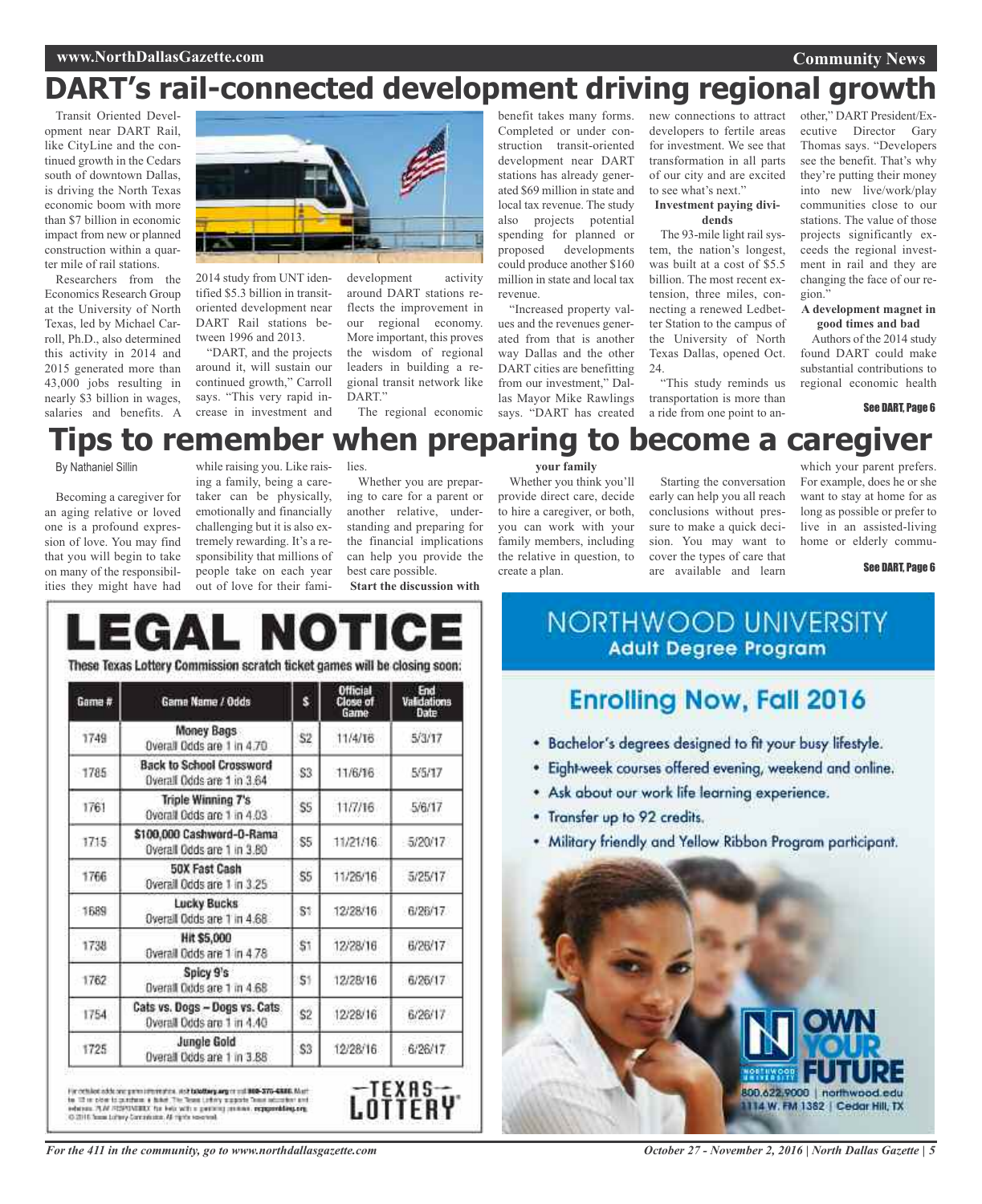### **Musical instrument drive for students**

Getting an unused musical instrument into the hands of a deserving student couldn't be easier than giving to the Friends of WRR Instrument Drive.

Music lovers are invited to bring their gently-used orchestra and band instruments (no over-sized instruments, please) to the Morton H. Meyerson Symphony Center on Saturday, Oct. 29, from 10 a.m. – 7:30 p.m. Musical instrument donations can also be taken to any of Sewell Automotive Companies' nine Dallas-Fort Worth locations and the Dallas Sam Ash



Music store until Oct. 29.

This year's beneficiaries — Fine Arts Chamber Players, DSO Young Strings, Dallas Winds, Fort Worth Classic Guitar Society, and Allegro Guitar Society of

Dallas — then distribute the instruments to students in their respective education programs. Friends of WRR will pay for minor refurbishment of instruments that need it.

### **El Centro partners with Klyde Warren Park to offer enrichment classes**

El Centro College is partnering up with one of Dallas' most popular urban park—Klyde Warren—to provide two special classes this spring. Sketching and Creative Writing 101 classes with be held in various locations within the park in October and November.

**CREATIVE WRITING I N T H E PA R K** w i t h Samantha Mabry Schulze will be held Tuesday, Nov. 1 and 15 and Dec. 6, from 6 – 7 p.m. in The Dallas Morning News Reading & Games Room.

Need some dedicated time and a scenic location where you can brainstorm your next short story or novel? Would you like a group to share your workin-progress and get feedback from a novelist and college professor? El Centro College English professor Samantha Mabry Schulze is facilitating Creative Writing 101 with you in mind. Come as you are and bring your ideas and questions to this informal workshop open to writers of all levels of experience! The class is free.

**SKETCHING IN THE PARK** with Kellie Spano will be held Saturday, Oct. 15 and Nov. 5, from  $1 - 3$ p.m. in The Dallas Morning News Reading & Games Room.

El Centro College art instructors lead participants through the park to sketch urban scenes of downtown Dallas. Participants should bring a sketchbook and their choice of media. Class is free and open to all ages.

For more information visit www.klydewarrenpark.org.

in all parts of the DART Service Area, with a total economic impact of \$5.1 billion for the region. The list of projects includes development of the Dallas High School site near Pearl Station, an expanded Southwest Airlines Training Facility, and Northshore and the Irving Entertainment District in Las Colinas. DART's economic impact reports and more information are available at DART.org/EconomicIm-

### **DART,** continued from Page <sup>5</sup>

even when the area experienced an economic downturn not seen since the Great Depression of the 1930s. "Even through difficult economic times, DART has demonstrated its ability to boost the North Texas economy through its daily operations, capital spending and attracting private investment," said Terry L. Clower, Ph.D., principal author of the 2014 study and now director of the Center

for Regional Analysis at George Mason University. But the authors of the 2016 study believe the regional environment has fully recovered noting, "The region is one of the fastest growing nationwide in terms of population and continues to be the destination for corporate reloca-

To prove the point, they identified 11 projects in various stages of development,

### **HUGHES,** continued from Page <sup>2</sup>

tions."

and operated, broadcast company in the nation, Hughes' unprecedented career has spawned a multimedia conglomerate that generates original content across the spectrums of radio, television and digital media. Her humble beginnings in Omaha, Nebraska,

were not a deterrent to her success but rather part of the catalyst that fueled her ambition to empower African Americans with information and to tell stories from their perspective.

pact.

### **Healthy Relationships 101: Dallas ISD Conrad High School students and educators coming together**

Loveisrespect, a project of the National Domestic Violence Hotline, has created toolkits designed to help schools educate Texas students about healthy relationships and recognizing the signs of abuse. At this workshop, students discussed their recommendations and experiences to help educators learn how to best utilize the toolkits and resources at

loveisrespect.org to support their students. Educators have the ability

to help young people better understand healthy relationships and learn to recognize the signs of an unhealthy or abusive relationship. By leveraging classroom dis-

# **Conrad High School Healthy Relationships 101**

*Conrad High School Team Participating in Activity (DISD)*

cussion, special projects and modeling the appropriate behaviors through words and actions, educators can have a tremendous impact on how students grow to understand and appreciate safe, healthy and respectful relationships.

These toolkits can be used

on their own or as a supplement to a larger curriculum.Teachers are encouraged to use these guides to help prevent and end domestic violence and dating abuse.

The event was held on Oct. 19 at Conrad High School.



POLJADV, FAID HOR BY EIRC ADMINISTRATIVE OD DOCTION ORLLAST DE BIEHE

*6 | October 27 - November 2, 2016 | North Dallas Gazette*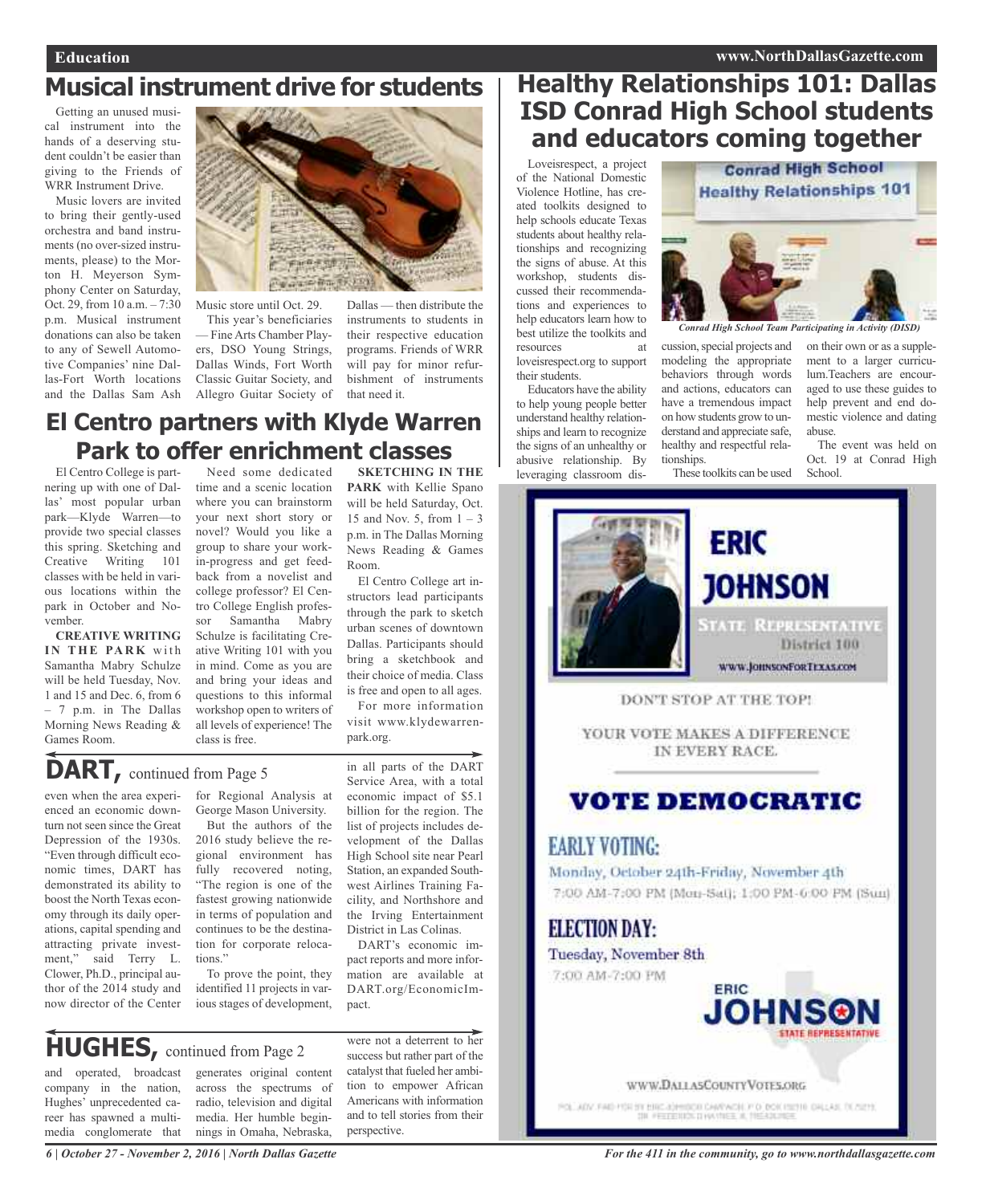# **Fall Carnival and BOOktacular Basement on Friday in Irving**

Have a safe and frightfully fun pre-Halloween celebration at Friday Night Library's Fall Carnival and BOOktacular Basement from 7 to 10 p.m. Oct. 28 at the South Irving Library, 601 Schulze Drive. Come in costume and enjoy a free family-friendly event with candy, stories, games, face painting, and a spooky



haunted house inside the library's basement.

Trunk-or-Treat, 7 to 8 p.m. Fill your candy bags in the library parking lot. Famspooky interactive storywalk, where children will parade through Centennial Park stopping at stations and taking turns reading pages from a deconstructed Halloween-themed picture book. Attendees can read at their own pace with their family and friends. Remember to apply bug repellent

ilies can also attend a before arriving for the best next level. experience.

Monster Midway, 7 to 10 p.m. Try your hand at carnival games for sweets and surprises. There will be activities appropriate for toddlers and older children. Talented face-painters will be in the Monster Midway from 7 to 9 p.m. to take your child's costumes to the

BOOKtacular Basement, 7:30 to 9:30 p.m. Hop in line to visit a special "haunted house" filled with scary characters and creepy animatronics behind every corner. Discover what lurks in the basement in this spinechilling after-hours experience for brave adults, teens 4612.

and older children. The BOOKTacular Basement is NOT recommended for babies or young children who scare easily. Guests have a limit of two visits through the BOOktacular Basement on Carnival night.

For more information, call the Library's Event Hotline at (972) 721-

# **Plano included in Top 10 for Best cities for Halloween**

What's scarier than the 2016 election? For more than 171 million Americans the answer is Halloween spending — a real American Horror Story. According to the National Retail Federation, those celebrating Halloween plan to blow a record \$8.4 billion, or an average of \$82.93 per person, on the holiday this year. For con-

text, that's \$1.5 billion more than in 2015. Yikes!

Texans in Plano certainly love the holiday and was featured by WalletHub asthe number 8 city of top U.S. cities for Halloween. Irving is number 11 and Garland was featured on the list in the number 17 spot.

The biggest Halloween expenses traditionally in-

clude candy, decorations and cards but especially costumes, with superheroes replacing princesses as the most popular options in 2016.

But exactly how spooky you want this time of year to be — for you and your budget — depends on where you're celebrating and how hard you want to party. To

help you plan for Halloween festivities, WalletHub compared the 100 largest U.S. cities based on 18 key indicators of a hauntingly good time that won't frighten your wallet. They range from "number of costume stores per capita" to "average cost of a Halloween party ticket" to "Halloween weather forecast."



### **Kids in costume on Halloween can eat for free at area CiCis**

Who says you have to go door-to-door to score tasty treats?

From Oct.  $28 - 31$ , Cicis is inviting kids ages 10 and under to come by dressed in their Halloween costumes to enjoy a free Kids Buffet!

That's all the pizza, pasta, soup, salad and dessert they can eat, just for donning their favorite ghost, princess, cowboy or superhero costume!

"Kids love Cicis because they're free to choose the pizzas they want from our buffet, including our popular Stuffed Crust pizza, plus they love playing in the game room," said Sarah



McAloon, Cicis Chief Marketing Officer. "Parents tell us they love Cicis because everyone gets exactly what they want and they can enjoy a great family meal together. So for Halloween we

thought we'd make it even easier for families to choose Cicis by offering a Free Kids buffet for kids in costume with the purchase of an adult buffet and drink." This Halloween special is

valid at participating Cicis locations. Limit 1 free Kids Buffet per Adult Buffet and

Regular Drink purchased. May not be combined with any other coupon, discount

or promotion.

For the restaurant nearest you, visit cicis.com.



### **TWO FOR TEXAS: GREAT MORTGAGE LOAN OPTIONS**

The Texas State Affordable Housing Corporation's Home Sweet Texas and Homes for Texas Heroes programs: helping low and moderate income homebuyers with a new mortgage foan or refinence knywhere in Texas

### Low Interest Rate Loans with Down

- Paymont Assistance (DPA) Grants
- DPA is a gift and newer needs to be repaid
- Several rate, laan and DFA potions available
- Get up to \$2,000 every year as a special tax credit.

Mortgage Credit Certificates (MCC)

- Savo thousands of dollars over
- the Vie of the lasm
- Can be used with TSAHC's DFA

Final approval subject to lender requirements and 15APC Credit and Qualifying Guidelines.



**'Neath the Wreath Holiday Market scheduled for Nov. 10-13**

Over ten thousand shoppers join in holiday shopping during the Junior League of Collin County's annual 'Neath the Wreath Holiday Market at the Plano Centre.

This fundraiser features the best in holiday and home décor, ladies clothing and accessories, gifts, jewelry, children's items and gourmet food from over 100 carefully selected mer-



chants. They promise there is something for everyone on your shopping list, and invite you to not miss Collin County's largest holiday shopping event.

The cost is \$10 in advance at Tom Thumb stores, or online at www.neaththewreath.org, and \$13 at the door.

Children under 12 are free for the holiday shopping event. The scheduled times are Thursday, Friday and Saturday: 9 a.m. – 5 p.m. and on Sunday 11 a.m. – 4 p.m.

### For the 411 in the community, go to www.northdallasgazette.com October 27 - November 2, 2016 | North Dallas Gazette | 7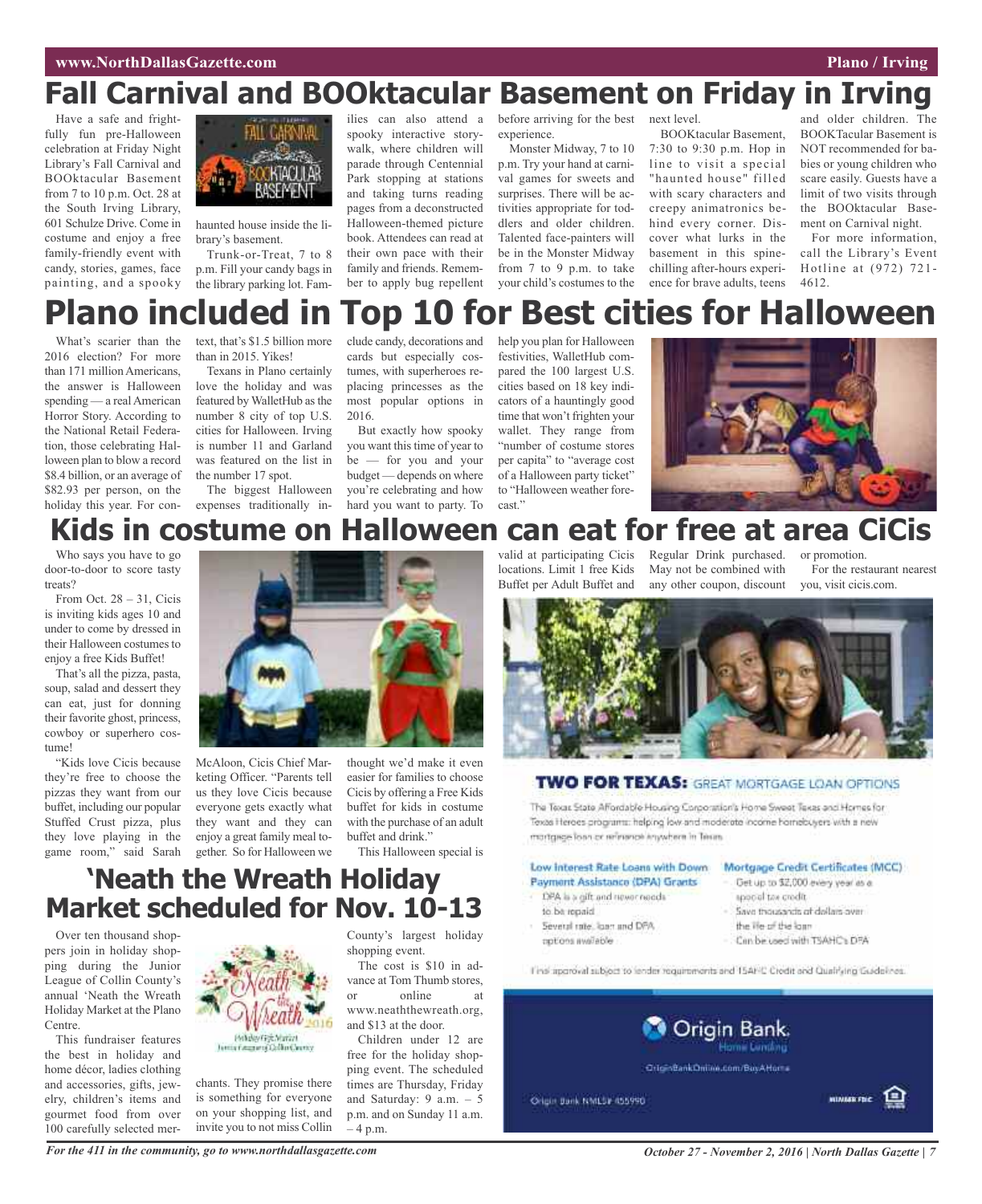### **Community Briefs**

#### **GARLAND Free movie: Abbott & Costello at the Plaza**

The Plaza Theatre, located at 521 W. State St. in Downtown Garland, offersseveral free movies throughout the year. This month, get in the Halloween spirit during a free screening of Abbott & Costello Meet the Mummy at 7 p.m. Saturday, Oct. 29.

Movies are first-come, first-served general admission shows.Popcorn, candy, soda and water will be available for \$2 each. For more information, call 972-205- 2790 or email Arts@GarlandTX.gov.

### **McKINNEY Spine-tingling good time on the square**

Residents won't find tricks, just lots of treats as the City of McKinney and McKinney Main Street present Scare on the Square from 4–7 p.m. on Monday, Oct. 31 in historic downtown. This year's event features enchanting activities and fun for the entire family. Admission is free and parking can be found throughout the historic downtown area.

New this year is a concert performance by Rockin with Rhett from 4–5:30 p.m. Costume contests will be available for age groups 0-3, 4-7, and 8-12, and categories for all ages like best Star Wars, recycled, pet and group costumes. Twenty entries will be accepted in each age group and category on a



first-come, first-served basis. Sign-ups begin at 5 p.m. and the contest begins at 5:30 p.m. First place finishers from each age group and category will compete for the grand prize, and the top three entries will be awarded \$250, \$150 or \$100. The contest is sponsored by Main Street Magic & Fun Company.

Historic Downtown McKinney will be closed to traffic starting at 2 p.m. to prepare for Scare on the Square. Little super heroes and mystical creatures will be able to safely trick-or-treat throughout the shops and boutiques starting at 4 p.m. For more information about this howling good time, contact McKinney Main Street at 972-547-2660 or visit downtownmckinney.com.

The McKinney Performing Arts Center (MPAC) is also serving up bewitching good times on Friday, Oct. 21. Residents and visitors will enjoy the unique experience of viewing the cult classic movie, Rocky Horror Picture Show, in the restored theater of the historic Collin County Courthouse. General admission tickets are \$10

and available for purchase online at mckinneyperformingartscenter.org, at MPAC, 111 N. Tennessee St. or by calling MPAC's Emerson Ticket Office at 214- 544-4630. \$10 prop kits are also available in limited quantity..

#### **SACHSE Olympian to be honored at library**

The United States Olympic Team was awarded 121 medals in the Summer Olympics in Rio this year, 38 of which were bronze, one of which is in Sachse, the one awarded to Jackie Galloway in taekwondo.

"To have a resident of Sachse be among the 38 people in the entire country to have been awarded a bronze medal, and one of only 121 Americans to have any kind of medal is incredible," says Sachse Public Library Manager Mignon Morse.

The Sachse Library is hosting a presentation by Jackie Galloway on Monday, Nov. 7 at 6:30 p.m. Called "An Evening with Jackie Galloway," the event will feature the story of how Jackie became an Olympian, in her own words. The presentation will be followed by a brief demonstration of the sport, and after the demonstration, a meet and greet will allow fans to obtain autographs and take photos with Jackie.

### **Cowboys of Color National Finals Rodeo will feature a tribute to Prince**

The Cowboys of Color National Finals Rodeo rides into the Mesquite Arena, Saturday, Oct. 29. This fastpaced action packed rodeo entertains and educates the audience about the forgotten cowboys and pioneers who played a significant role in the settling of the American **West**.

"This year we are bringing back the Pony Express Relay; always a crowd favorite," said Rodeo Producer Cleo Hearn. "We also have an outstanding young local entertainer, Thomas Lightfoot, who will be singing



*The 2016 Cowboys of Color National Rodeo Finals will include the return of the Pony Express and a tribute to Prince.*

Purple Rain in "A Tribute to PRINCE" during our Kickin' in the Dirt" activity. That's dancing in Cowboy terms." According to Hearn, Coy

Poitier has also put together a wonderful video of PRINCE's life and music to

See COWBOYS, Page 13



# **OCTOBER 20-30**

All seats \$12 on Preview Night Thursday, October 20, 2016

TO PURCHASE TICKETS

ONLINE · bishopartstheatre.org BOX OFFICE · 214.948.0716

SHOP ARTS<br>HEATRE CENTER

215 S. TYLER STREET - DALLAS, TX 75208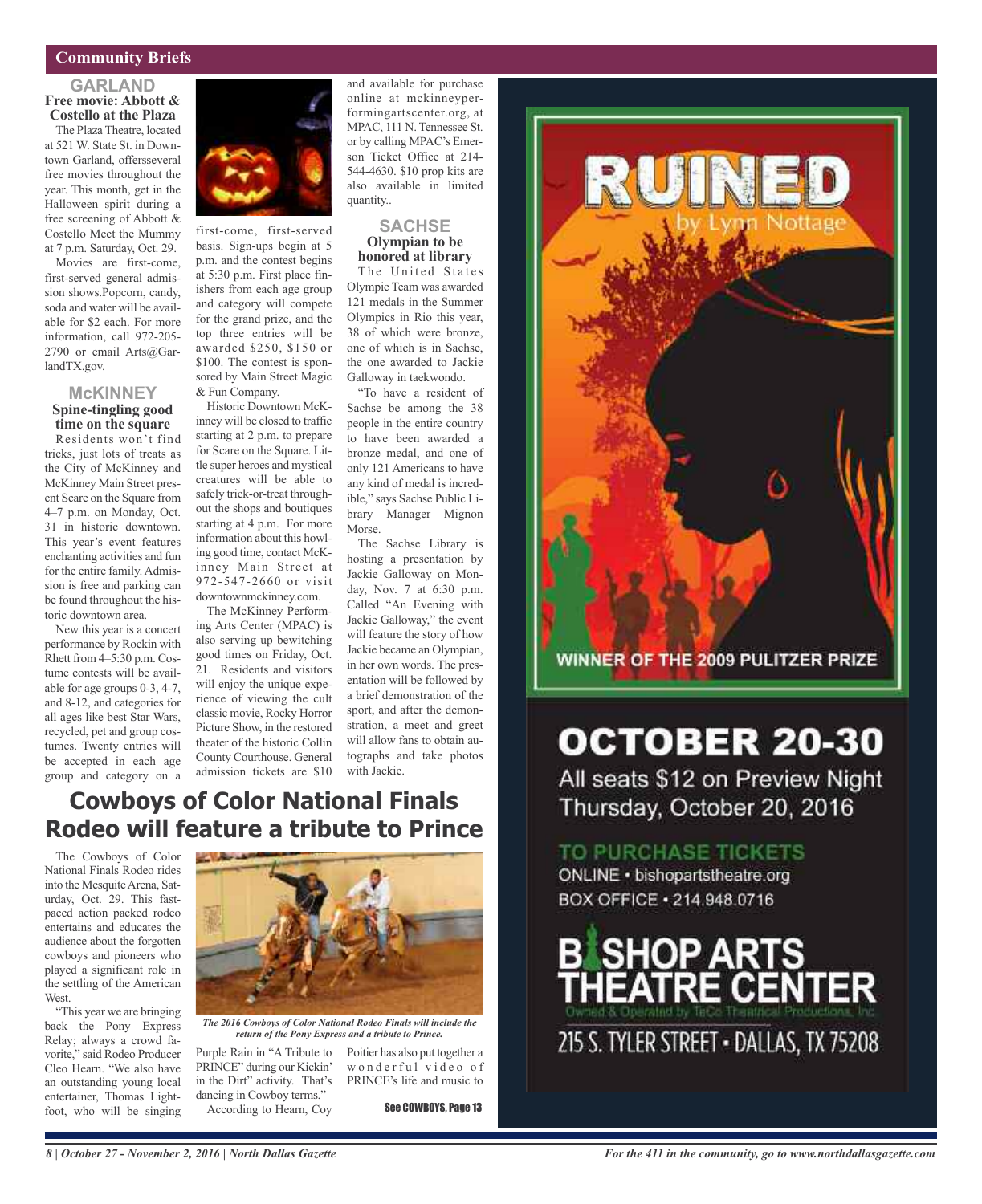### **Art Centre Theatre brings Burton's Nightmare Before Christmas to stage through Nov. 6**

For the first time ever, Art Centre Theatre (ACT) brings Tim Burton's claymation classic to the stage for a musical event. When the king of Halloweentown, Jack Skellington, loses his way, he stumbles upon a world, the likes of which he has never seen.

Finding himself in Christmastown, a place of happiness and love Jack believes



this is his opportunity to take on a brand new challenge. Deciding that he can *JeremyBukaty as Jack (Image:ACT)*

perform this new found holiday of Christmas, Jack attempts to do so with the help of his monstrous friends in Halloweentown. Through beautiful sets and magnificent special effects, the ACT team promises to bring audiences a riveting and fun experience for all ages, just in time for Halloween.

Nightmare Before Christ-

mas runs until 3:30 p.m. on Sunday Nov. 6, with two shows daily during the weekends. Tickets can be purchased online at www.artcentretheatre.com or at the door.

For a complete schedule and full details visit artcentretheatre.com. The Art Centre Theatre is located at 5220 Village Creek Drive, Plano, 75093.

Voyager Golden Record, launched into space in 1977, and intended to represent life and culture on Earth to extra-

Berry received a Grammy Lifetime Achievement Award in 1984, and was in the inaugural class of Rock and Roll Hall of Fame inductees in 1986. He was awarded a Kennedy Center Honor in 2000, placed #5 on Rolling Stone's list of the 100 Greatest Artists of All-Time in 2010, and was given the firstever PEN Award for literary excellence in lyric writing in 2012. More recently, he was the subject of a widely discussed essay by author

terrestrial beings.

### roll song included on the **Chuck Berry plans to celebrate 90th Birthday with a new album in 2017**

ST. LOUIS — Chuck Berry, the artist who codified the sound, rhythm and language of rock and roll, celebrated his 90th birthday on Oct. 18 with the surprise announcement he will release a new album – titled simply 'CHUCK' – in 2017 on Dualtone Records(an Entertainment One Company). Comprised primarily of new, original songs written, recorded and produced by the founding rock and roll legend, 'CHUCK' is Berry's first new album in thirty-eight years.

The new album was recorded in various studios around St. Louis and features Berry's longtime hometown backing group – including his children Charles Berry Jr. (guitar) and Ingrid Berry (harmonica), plus Jimmy Marsala (Berry's bassist of forty years), Robert Lohr (piano), and Keith Robinson (drums) – which has supported him for over two decades on over two hundred residency shows at the famed Blueberry Hill club. More details about 'CHUCK' and other Berry-related events will be revealed in the coming weeks.

This record is dedicated to my beloved Toddy," said Berry, referring to his wife of 68 years, Themetta Berry. "My darlin'I'm growing old! I've worked on this record for a long time. Now I can hang up my shoes!"

"What an honor to be part of this new music," says Charles Berry Jr. "The St. Louis band, or as dad called



us 'The Blueberry Hill Band,' fell right into the groove and followed hislead. These songs cover the spectrum from hard driving rockers to soulful thought provoking time capsules of a life's work."

Dualtone president Paul Roper adds: "It is a great honor to be a part of this record and the broader legacy of Chuck Berry. This body of work stands with the best of his career and will further cement Chuck as one of the greatest icons of rock and roll."

It would be impossible to overstate Chuck Berry's influence on popular culture around the globe (and beyond it). According to Rolling Stone magazine he "laid the groundwork for not only a rock and rollsound but a rock and roll stance," and many of his compositions – "Maybellene," "Roll Over Beethoven," "Rock and Roll

Music" and others – have become the genre's canonical texts. Another, "Johnny B. Goode," is the only rock and

See CHUCK, Page 16

### **North Dallas Gazette** The most popular source for entertainment events!

North Dallas Gazette is the fascest-growing destimation for DFW events, with more than 45,000 monthly enline readership, 10,000 weekly newspaper circulation, and 10,000 weekly acweletter readership! Partner with North Dailas Gazette, and let us get the word out about your upcoming event!



### **Ring of Fire at the Water Tower is a winner**

By Margaret Freelon, *NDG* Special Contributor

Who has not heard Johnny Cash's "I been Everywhere" or "A Boy Named Sue"? The play Ring of Fire offers a great showcase of his music, but it does not feature Johnny himself. Instead, it features five performers celebrating Cash's music. Their performances rang true, leaving the audience remembering why they loved his music so much. The small intimate space at theWatertower enhanced the experience of learning more about Cash's life through his music.

The play, along with the music, brings you into Cash's life from being a country boy inArkansas, to a working man trying to break into the music world in Memphis. Then it shows the wear and tear of a hardliving musician on the ride more than 300 days of the year before closing with



spiritual redemption.

This production of the musical contains 35 of Cash's songs spanning from  $1955 - 2002$ . They include "Five Feet High and Rising," "Daddy Sang Bass," "Ring of Fire," "I Walk the Line," "I've Been Everywhere," and two of Cash's signature songs, "Boy Named Sue" and "Folsom Prison Blues"

Once again the Water-Tower Theatre has done a great job of bringing a live intimate theatre experience to Metroplex art lovers. Ring of Fire is on stage tonight before closing on Sunday. Tickets and details are atWatertowertheatre.org



www.kraftheinzcompany.com



*Do you have an upcoming event? Contact NDG Entertainment at jbrewer@northdallasgazette.com*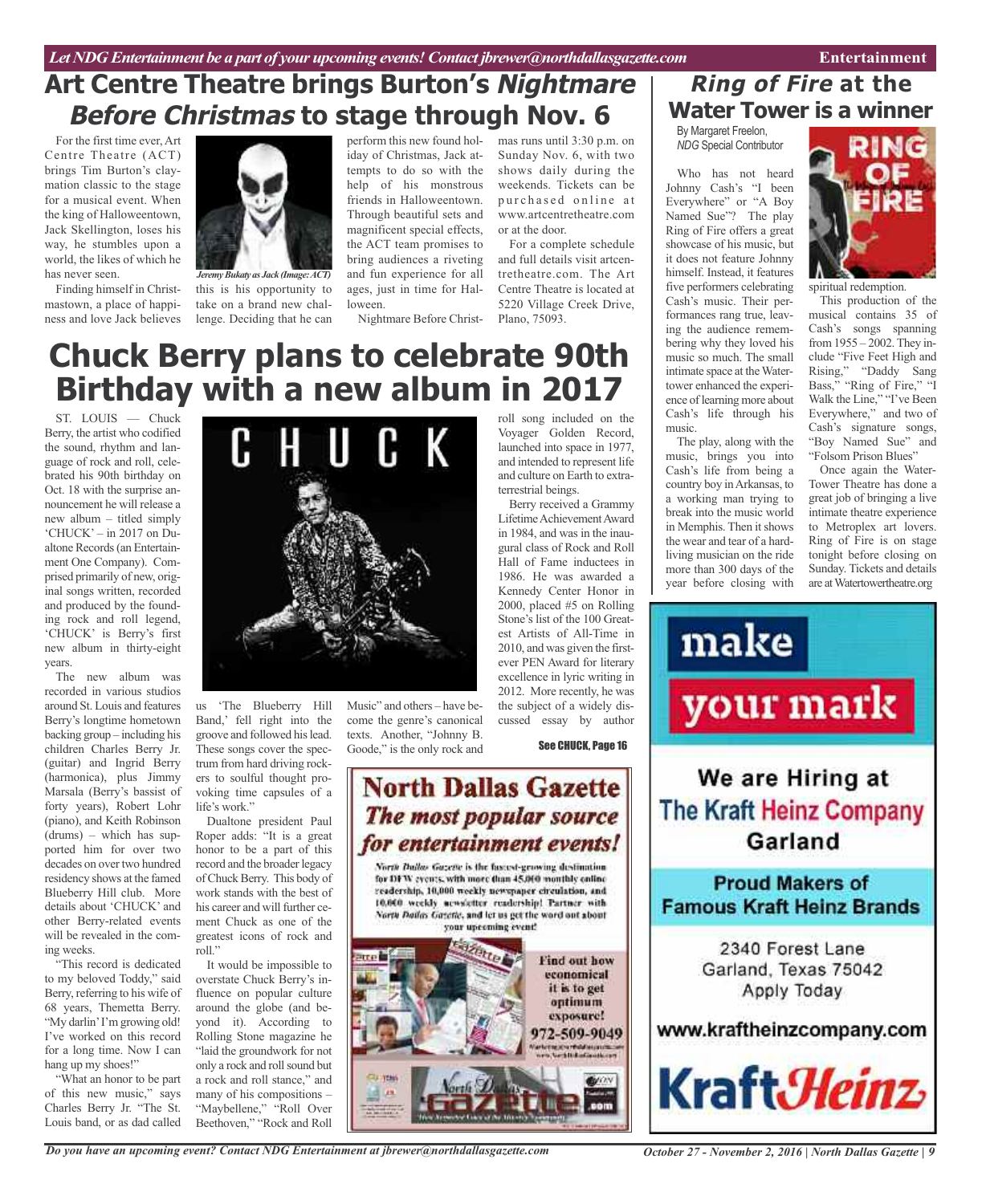# **'Ruined' is a tough story that needs to be told**

By David Wilfong *NDG* Special Contributor

Throughout recorded history, men have found an excuse to go to war. Throughout the history of warfare, there have been those who have eeked out an existence by serving the needs of soldiers, oftentimes finding themselves providing services to both sides. And quite often, the services provided are of questionable moral value.

Hearkening back to the Humphrey Bogart character in "Casablanca," the story of "Ruined," written by Pulitzer



*drink away the horrors of the civil war taking place outside the doors of Mama Nadi's bar in the Congo. (Photo: David Wilfong / NDG)*

awardee Lynn Nottage, centers around a watering hole stuck in the middle of a civil war in the Congo. Mama

Nadi (Kenja Brown) entertains miners and soldiers alike, and in the end, men who find themselves on op-



posite sides of the conflict. But it is soon apparent the entertainment offerings go quite a bit further than drinks.

The play begins with Christian (Djore Nance), a traveling salesman, delivering new girls(Sophie, played by Dominique Edwards, and Salima, played by Jasmine Gammon) to Mama Nadi's "entertainment" spot. Sophie is complicated, as she is Christian's niece … and she

is "ruined." Unable to service male clients, Sophie works primarily as wait staff and also as a singer.

From there, the story evolves around the women in the production. Each with their own past, and a story to tell as to how their paths led them to this point as society rumbled around them with the outbreak of the war. Josephine (Ashlee L'oreal Davis) had been the eldest daughter of a village chief.

Salima had been a farmer's housewife, stolen from her garden by soldiers, and Sophie had been taken from her village and so badly abused she was considered worthlessto men from then on.All of them work for Mama Nadi, a tough, street-wise woman who appears at first to be immune to emotional consequences of war.

To be clear, "Ruined"

See RUINED, Page 11





*NDG Entertainment Ticket Giveaway!!! Follow North Dallas Gazette on Facebook, Twitter and Instagram to keep up on all the latest!!!*

*10 | October 27 - November 2, 2016 | North Dallas Gazette*

*Do you have an upcoming event? Contact NDG Entertainment at jbrewer@northdallasgazette.com*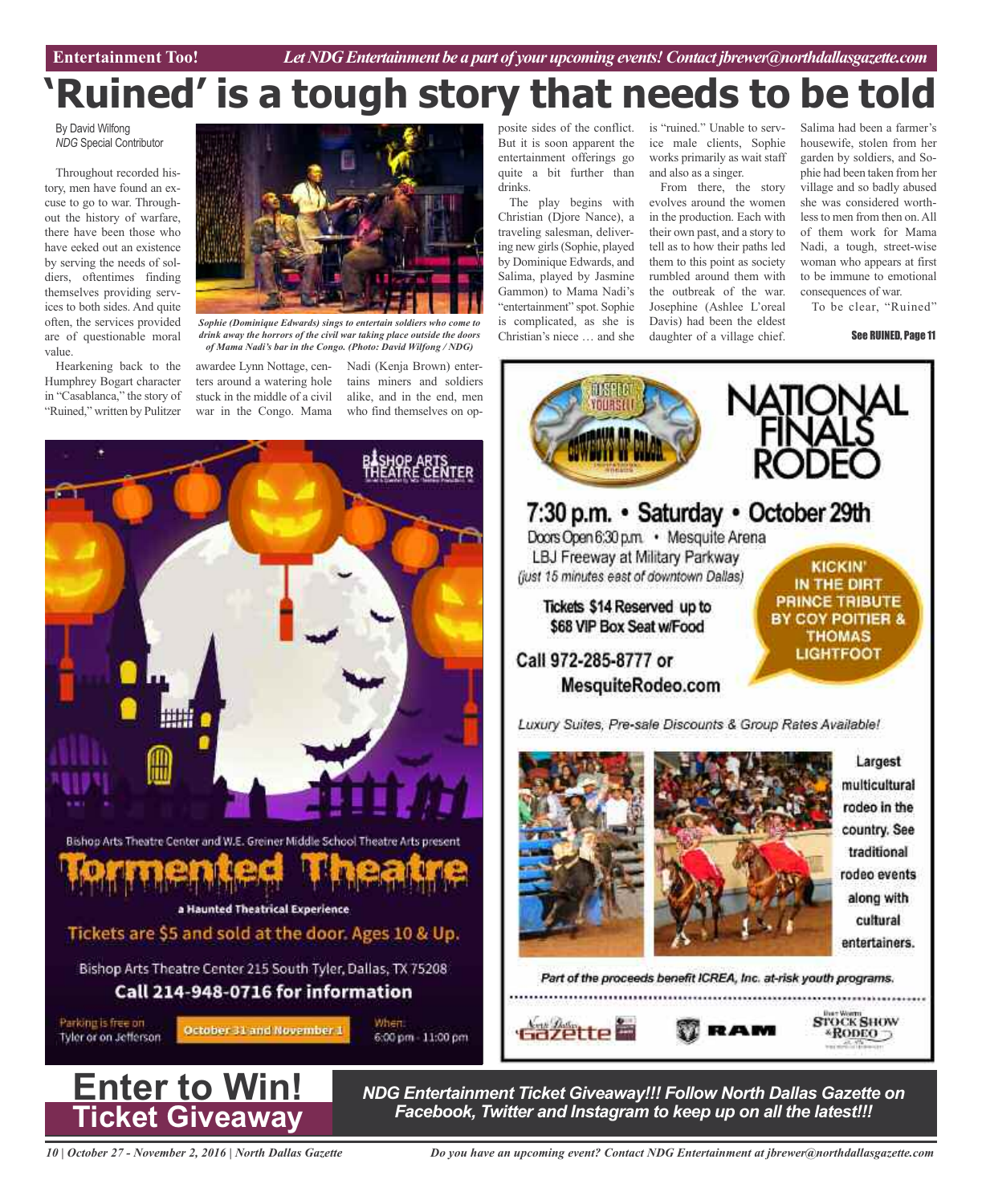### **Nine ways your 'negotiation personality' can undermine your success**

One key to being a master negotiator is intuitively employing different approaches and taking an alternate direction based on each given situation.

An archetype is defined as a pattern of behavior or thought or, according to Oxford Dictionary, "a very typical example of a person or thing."

While the following nine personality archetypes are not all-inclusive, they do represent the primary means by which the majority of people negotiate.

**1.The Politician** –This archetype is someone who influences or outmaneuvers others. They often seek support by appealing to popular passions and prejudices through carefully crafted language. A negotiation politician typically campaigns to influence or persuade others to support their point-of-view. Often this approach is only advantageous for one's own advantage—also known as a win-lose proposition.

**• Helpful because:** The politician archetype is personality-driven more than anything else. Using your charisma to get everyone on the same page for a positive cause or outcome is a great way to build success for a particular cause. This can be helpful in any situation where the greater good is the goal.

**• Hindrance because:**Relying only on our charisma and ability to galvanize others rather than facts, figures and other pieces of information that can make a deal swing your way in more logical and quantifiable terms can render you vulnerable when it's time to get down to the nitty gritty for the close. Trust may be compromised if you don't have the data to back up your position.

**2. The Direct Communicator** – This archetype is someone who gets to the point every time. They don't have any time for hearing the story or any excessive communication that will waste time. They want to discuss the facts only and not hear any of the back story or an overabundance of detail.They ask for what they want.

**• Helpful because:** you will get to the point and not waste time in the weeds with details that could delay, and possibly derail, the deal.

**• Hindrance because:** you might put the other side off and offend if they are not receptive to this hard-hitting style. You also may miss out on a critical piece of information that might otherwise have been revealed had you spent more time in discussion with the other party.

**3. The Hinter** – This is the opposite of the Direct Communicator. The Hinter archetype does not ask for anything directly but rather they hint around at what they want.

**• Helpful because:** It's a way to test the waters without putting what you want out there in a more committed way. By not making direct

### **RUINED,** continued from Page <sup>10</sup> **We buy 1998-2006 Models**

takes place in a brothel, and while the on-stage depiction of such an environment is appropriately limited, it is blatant enough that this might not be a play for the very young. Additionally, during the civil war in Congo, women were a primary target and rape was a weapon of mass intimidation. This play does not shy away from that reality. It is a tough story.

Special recognition would have to go to Kenja Brown for her portrayal of a very complicated and sometimes contradictory character in the person of Mama Nadi. Davis, Gammon and Edwards do an effective job of bringing to life the story of three diverse women who end up in the same predicament together.

The Bishop Arts Theatre Center has a very cozy, off-Broadway feel to it, and set designer Rodney Dobbs did an incredible job of creating adequate staging that rotates between scenes taking place in the bar, the bedroom and outside the front door of Mama Nadi's.

Directed by Phyllis Cicero, "Ruined" will be showing at Bishop Arts Theatre Center until Oct. 30 with shows on Fridays, Saturdays and Sundays at 7:30 p.m.

requests, you may glean more information—and results than you would have otherwise by leaving your hints open to interpretation.

**•Hindrance because:** You may not get any positive traction on what you want to occur or you may appear to be overtly manipulative, which could hinder the deal. This ambiguity can alsomake coming to terms a much longer and more frustrating and arduous process.

**4. The Storyteller** – This archetype wants to tell the entire story. This is the person who, if you ask what time it is, they'll tell you how to build the watch. With this archetype it's hard to understand what the point is because of the overabundance of information they are sharing.

**• Helpful because:** You will disclose all details so the other side can fully understand what it is you desire or are presenting—and justifications related thereto. This approach leaves little room for the other side to doubt, can foster a sense of trust and may

result in conversation that opens negotiations further to great benefit.

**• Hindrance because:** Many in today's time-pressed society don't have time, patience or inclination to hear the story and don't want to know ancillary details. The receiving party may tune you out and not hear a word you are saying—and perhaps get impatient and frustrated—because there is too much information being provided. This may make people averse to working with you again.

**5. The Bully** – This archetype uses aggressive and browbeating behavior to get their way in a negotiation. It could be by yelling or body posture, threats or harassment, menacing words or other fear-based tactics they deem necessary to back the other side into a corner so as to take the power position.

**• Helpful because:** Exerting your power and dominance up front may prevent the other side from attempting to employ a strategy that takes advantage of you. If they see your strength up

front they may change their position before ever asserting it.

**• Hindrance because:**The other side may regard you as out of control, not in your right mind, and generally unpleasant to deal with. It's more than likely they'll not

want to do business with you again, and that your reputation will precede you with others.

**6. The Non Negotiator** – This archetype doesn't negotiate at all. They fear negotia-

See TACTICS Page 13



**No Matter How Small** 

Fax Information To: 972-509-9058 Call: 972-432-5219 (Leave Message)

**Email** inquiries1909@gmail.com



A TICKETSURANCE MEMBERSH P PLAN SUBSIDIZES THE COST OF FEES AND FINES RESULTING FROM AN ACCIDENTAL INFRACTION OF YOUR LOCAL OR STATE LAW

A TICKETSURANCE **PLAN CAN PROTECT** YOUR BUDGET FROM UNEXPECTED, **COVERED SITUATIONS** LIKE:



intarance: O pithstarane O forthermatichiture o O khoppermannes make produce committed it replications we want to the



- *• Must be in good running condition*
- *• Title must be free from liens*
- *• Easy steps to follow, hassle free selling processing. No ad posting, no games with dealership sales.*
- *• Quick transaction, you get your*

*cash fast. We pay you on the spot.*

**Call today for appointment at your location 1-972-432-5219**

**Leave message if no answer, someone will get back to you.**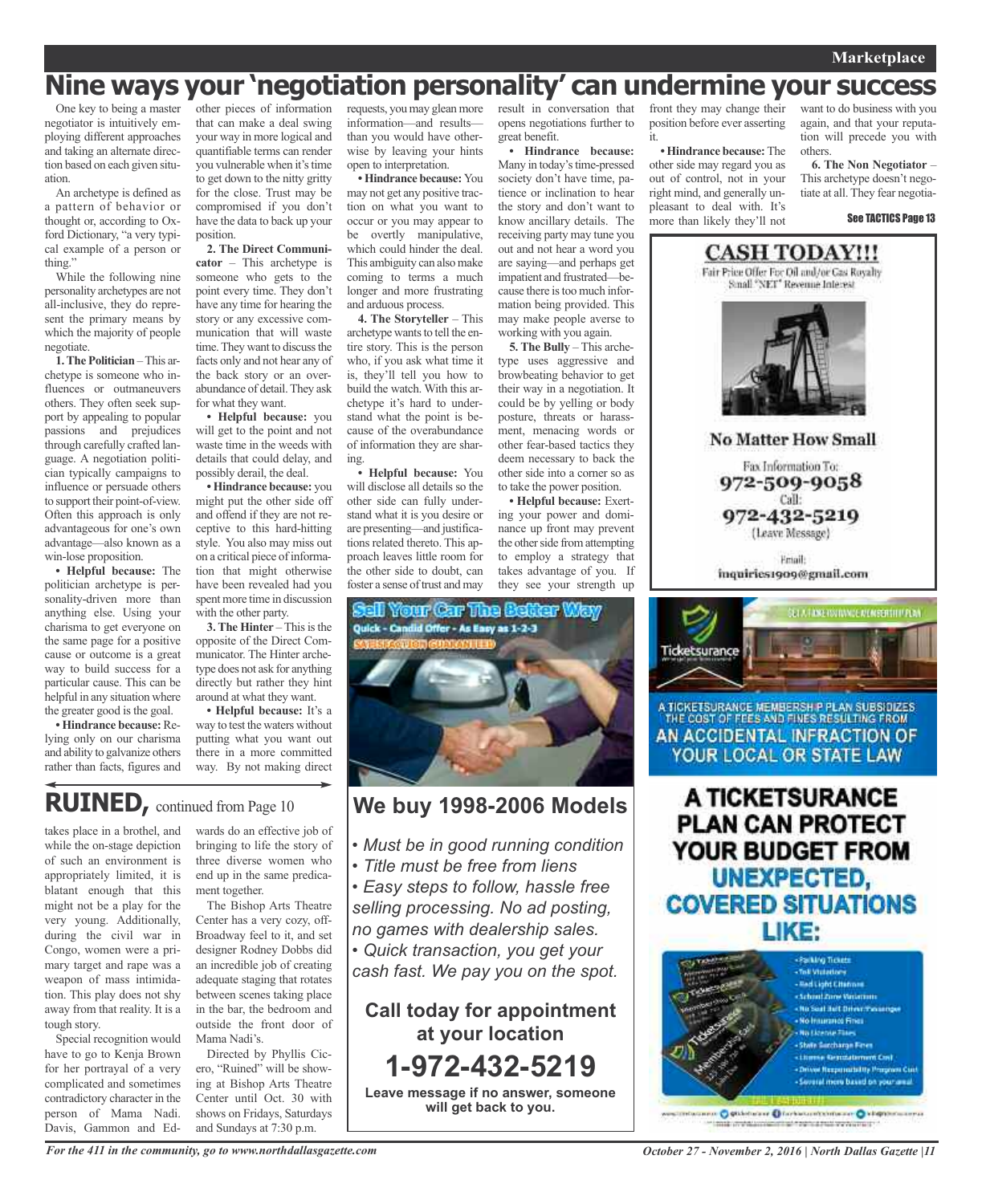### **CARE,** continued from Page <sup>5</sup>

nity?

You should discuss who'll be responsible for managing personal, financial and medical affairs if your parent can't handle those responsibilities anymore. Beyond making a verbal agreement, a parent can give someone legal authority by signing durable power of attorney agreements, which keep the delegation of decision-making authority intact even if your parent becomes incapacitated. There are two durable powers of attorneys, one for medical-related decisions, and a second for legal, personal and financial decisions.

Your parents might also want to execute a living will, also known as an advance directive. It has instructions for the medical treatments they want, or don't want, if they are unable to communicate. **Determine what resources are available to your parent**

Your financial situation may depend in part on your parent's finances and the assistance that's available to him or her from outside sources. Creating a list of these resources ahead of time can help you all plan for the future.

Your parent's finances. Together with your parent, and possibly with the assistance of a financial planner, you can create a list of your parent's current financial assets and future income.

Government and nonprofit programs. Medicare and Veteran Affairs benefits may be available for those that are 65 or older. Medicaid, a joint federal and state program, often provides benefits to those with limited income, although

### **ELECT,** continued from Page <sup>1</sup>

women who have lost children to gun violence or during interactions with law enforcement. The group included Gwen Carr, the mother of Eric Garner, Sybrina Fulton, the mother of Trayvon Martin, Lucia Mc-Bath, the mother of Jordan Davis and Geneva Reed-Veal, the mother of Sandra Bland.

Clinton also delivered remarks at the Black Women's Agenda conference in September, where she acknowledged that even though the contributions of Black women are "often missing from the history books make no mistake — you are the change makers, the path breakers, and the ground shakers. And, you are proof that yes, indeed, Black girl magic is real."

Berkley said that Republican presidential nominee Donald Trump has said that he knows the Black community, but he hasn't proven that he understands the impact that Black people, especially Black women, have on society.

"Black women drive turnout for the Black community," said Berkley. "We care a lot about police reform, raising the minimum wage, protecting social security and we are economically liberal when it come to the government."

Berkley also noted that Black women have been very reliable voters in the past two election cycles. In 2012 and 2014 Black women voted at higher rates than other women.

According to the briefing paper on the importance of Black women voters in 2016, "In 2012, 83 percent of registered Black women turned out, compared to 73 percent for all other women, a ten-point difference. Black women turned out at a higher rate than other women in 2014 as well. Fifty-five percent of registered Black women turned out in 2014, compared to 53 percent for all other women."

Berkley said that Black women do more than vote. "We're very active in our the qualifications and benefits can vary by state. There are also non-profit organizations that provide helpful services to the elderly.

Family assistance. Whether it's unpaid care or financial assistance, also take into account the family's contribution to your parent's care. Call a family meeting with your parent, siblings and extended family to discuss how you'll take care of each other.

Professional support. You could hire an outside expert as well. A quick internet search may turn up organizations that specialize in working with families and elderly family members to plan for the future.

After gathering this information, you'll have a better understanding of where the caregiving funds will come from and how they can be used. You may also discover gaps in coverage that you may want to fill in on your own.

churches, we're very active in our communities and we're very active in our

According to a survey by Lake Research Partners (LRP), a leading public opinion and political strategy research firm, Black workers are far more likely to view labor unions favorably (77 percent for Blacks vs. 50 for all-respondents) compared to other workers. Petee Talley, the secretary-treasurer of Ohio branch of the AFL-CIO, said that evidence shows that Black women union members have stepped up in re-

unions," she said.

markable ways.

said Talley.

side their unions.

"Not only are they organizing inside of their unions, they are organizing the Black community around vote registration efforts,"

And when Black women take on leadership roles, they have the power to significantly affect elections in-

The briefing paper said: "As labor scholars Kate Bronfenbrenner and Dorian Warren found in their oftcited study "Race, Gender, and the Rebirth of Trade

**Look for tax savings while paying for care** As an adult child and caregiver, there may be ways to structure an arrangement to improve your parent's, and your

own, financial situation. Working with a tax professional, you may find there are ways to use the tax laws to maximize your parent's money. For example, if your mother has gifted you money, you could then use it to pay for her medical expenses. If you're able to claim the expenses as a deduction, you could put your tax savings back into her "medical care" fund. You might also be able to claim medical expenses you paid on behalf of your parent, which could include supplies and at-home caretaking, as an itemized deduction.

**Find the best services you can afford**

There are many different

Unionism," unions won 89 percent of elections where Black women were the lead organizers compared with 53 percent for female organizers overall and 42 percent for male organizers."

The report noted that Black women were more likely than any other group to skip at least on race on the ballot.

"By skipping down ballot races, Black women lose the potential to be a political force in local races, which arguably have a more direct impact on the day-to-day lives of Black people," the report said.

The briefing paper said that as the labor movement grows, it should look to Black communities and Black women organizers as a potential base for power.

"This requires incorporating Black communities into long-term strategic thinking and lifting up the most progressive voice of the Democratic base," the briefing paper said. "For organized labor and other parts of the political left, Black women are a smart investment, in 2016 and beyond."

Rolark Barnes said that

types of programs available, and someone might move back and forth from one facility or service to another as their health and preferences change.

• Home care. Non-healthcare related assistance, such as buying groceries, preparing meals, cleaning the home, helping with bathing and other day-to-day tasks. • Home health care. At-

home health-related support, including services from a physical therapist, nurse or doctor.

• Assisted living. Assisted living homes are nonhealthcare providing facilities that may provide supervision, a social environment and personal care services.

• Skilled nursing home. A care facility designed to deliver nursing or rehabilitation services.

Your parent's location can impact which option makes the most sense, and you can research and dis-

Black women hold the power of the vote and also have the influence in their households to make sure their families and friends get out to vote.

Rolark Barnes continued: "We need to come out strong, like we did before, and make the difference we know we can make in November."



Eco-Site, Inc. proposes to build a 110-foot Stealth Communications Tower at the approx. vicinity of 5224 Willie Street, Ft. Worth, Tarrant County, TX, 76105. Public comments regarding potential effects from this site on historic properties may be submitted within 30 days from the date of this publication to: Trileaf Corp, Carolina, c.castro@trileaf.com, 2550 South IH 35, Suite 200, Austin, TX, 78704, 512-519-9388.



Eco-Site, Inc. proposes to build a 110-foot Monopole Communications Tower at the approx. vicinity of 10803 Old Seagoville Road, Dallas, Dallas County, TX, 75217. Public comments regarding potential effects from this site on historic properties may be submitted within 30 days from the date of this publication to: Trileaf Corp, Carolina, c.castro@trileaf.com, 2550 South IH 35, Suite 200, Austin, TX, 78704, 512-519-9388.

*12 | October 27 - November 2, 2016 | North Dallas Gazette*

Medicaid waiver programs that allow Medicaid recipients to receive care in their home or community rather than in a nursing home or long-term care facility. Also, a parent that lives near or with a relative might only require part-time outside care. Bottom line: As you pre-

cuss the pros and cons of your parent moving. For example, some states have

pare to take care of aging parents, work with them to understand their wishes, needs and financial situation. Together you can explore the family's ability to provide physical and financial support and learn about the help available from government, non-profit or other programs.

*Nathaniel Sillin directs Visa's financial education programs. To follow Practical Money Skills on Twitter: www.twitter.com/Practical-Money.*

**Drivers-Co: Sign-on & Referral bonuses!** Benefits! Great hourly+OT! Avg 50-60/hrs week. Locally shuttling automotive freight. **Call Amanda for Direct Hire: 586-920-0249**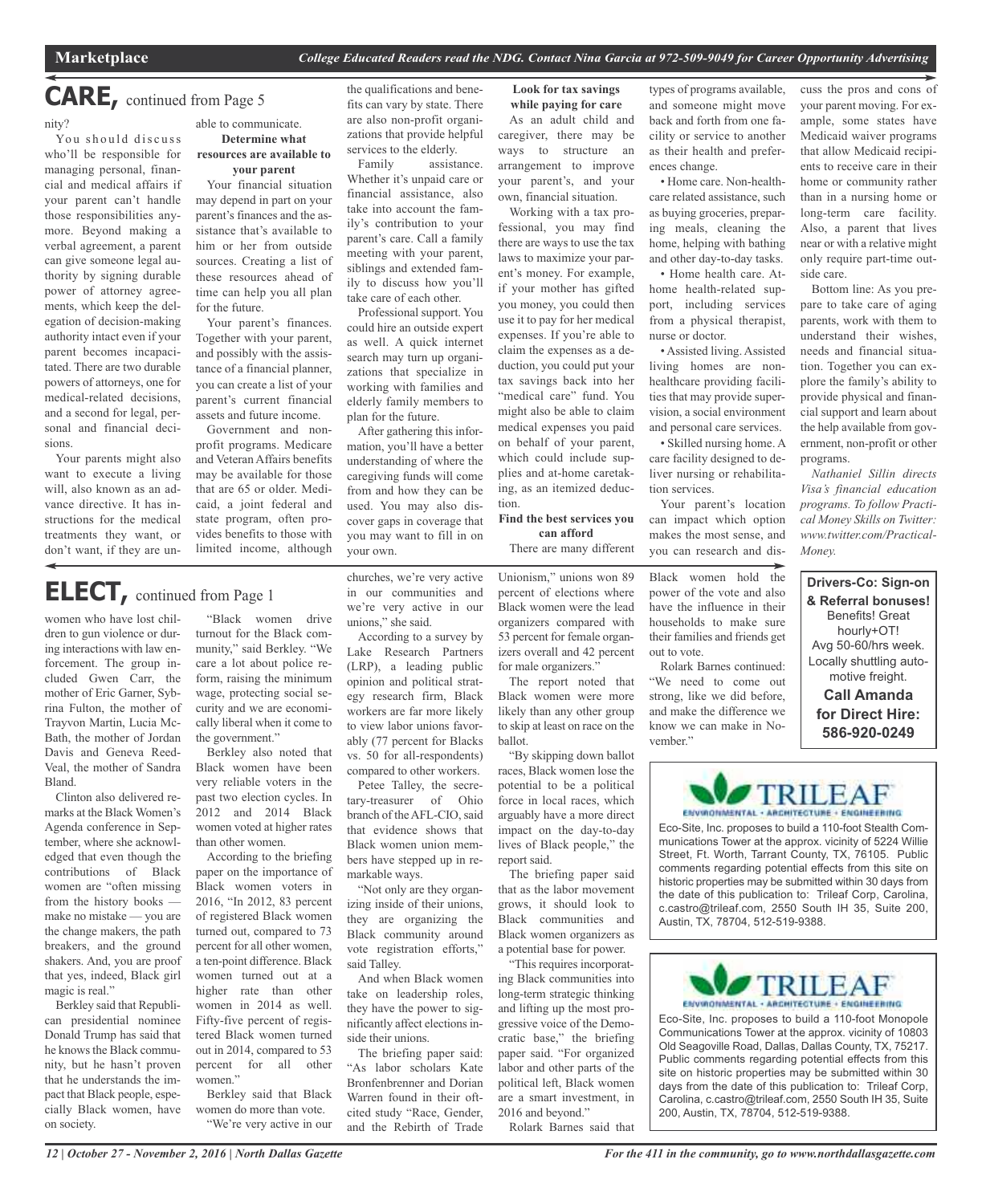#### *On a quest for qualified candidates? Contact Nina Garcia at 972-509-9049* **Career Opportunity**

# TACTICS, continued from Page 11

tion, which they regard it as confrontational, and want no part of it. They will agree to whatever the other party wants even if it means losing out significantly.

**• Helpful because:** The only reason this might be helpful is if the other side interprets this as a shutdown strategy and they either take pity on you or don't want to take advantage of you. They may offer a better deal because of it, but clearly this is not an expected or common outcome.

**• Hindrance because:** Aside from being perceived as weak from an image standpoint, you will also most likely get a bad deal or taken advantage of. Most discussions start out with each side offering something to negotiate up or down from and go from there.

**7. The Victim** – This archetype attempts to parlay their hard luck to gain sympathy regarding their situation so the other party will "go easy" on them. They may go on in great detail about the situation they are experiencing in an attempt to make others feel sorry for them — the hopeful end game being that the opposing party will be more receptive and agreeable to their position.

**• Helpful because:** Someone may indeed feel sorry for your situation and give you a break. We all have things happen in our lives and careers and, if you use this as an honest way to get a better deal, both sides can often feel good about the outcome.

**• Hindrance because:** Oftentimes people use this as a manipulation tactic in an attempt to get out of a situation. The other side may see this for what it is and call you out on it, which can be embarrassing and undermine your credibility.

**8. The Nutburger** – This archetype is someone you can't negotiate with. There's no reasoning with someone whose behavior is irrational, overly emotional or just plain nutty. This personality type can be construed as anxious, stressed, frustrated, angry or downright weird.

**•Helpful because:** Deflection by rant is indeed a negotiation strategy. If you go on

### **COWBOYS,** continued from Page <sup>8</sup>

share with the audience.

This year the Professional Bull Riders (PBR) will be holding a FREE Raffle and giving away pairs of tickets to their "Man vs. Beast" Iron Cowboy event on Saturday, February 18, 2017 in Arlington, Texas at the AT&T Stadium.

This even represents the largest multicultural rodeo in the country highlighting the finest ethnic cowboys and cowgirls competing for cash prizes in traditional rodeo events. The audience will enjoy steer wrestling (invented by Black cowboy Bill Pickett), tie down roping,

ladies barrel racing, ranch bronc riding and bull riding, as well as experiencing the contributions of diverse cultures to rodeo and the Western way of life.

The rodeo starts at 7:30 p.m. Doors open at 6:30 p.m. for BBQ, vendors and preshow video. Tickets range from \$12 General Reserve to VIP Box Seat with Food at \$68. Tickets can be purchased at 972-285-8777 or www.mesquiterodeo.com. Pre-sell and group discounts are available until the Friday before the Rodeo. Parking is \$10 per car.

### **North Dallas Gazette is looking for a Writer / Stringer in the Irving Area.**

Candidate would cover Irving City Council Meetings & Irving ISD Board Meetings.

Also, Candidate would be a contributing writer, submitting general interest stories from the Irving area.

Interested?

**Send resume and writing samples to: inquiries1909@gmail.com**

a rant or are clearly upset about an injustice or something that is justifiably not fair and reasonable, the other side may be more apt to reevaluate your position and give you a better deal.

**• Hindrance because:** You can't negotiate with crazy. You may lose the deal all together if the other side thinks you are unstable or unreasonable to do business with. Being logical and having the ability to effectively give and receive information is an important aspect of dealmaking and this personality type doesn't have—or utilize—this capacity.

**9. My FairLady/An Officer and a Gentleman** – These archetypes are what you want to strive for in your negotiations. Characteristics include negotiating with integrity, ethics and considering what is and is not fair and reasonable for both sides to create a win-win outcome. Those most effective use some or all of the archetype characteristics above in differing situations.

**•Helpful because:**You are using a balance of all applica-

### **Experienced Print & Web advertising Indoor sales.**

12.00 to 15.00 per hour against commission. Candidate must have 3 years of Verifiable experience. Must be able to sell minority Media, Print & Web 25 to 30 hours weekly. Must be highly motivated and a Self-Starter.

**ONLY EXPERIENCED ADVERTISING CANDIDATE SHOULD APPLY.**

Send Resume to: **Inquiries1909@ gmail.com** Or leave message @ **972.432.5219**

ble archetypes when it is required. Understanding how you and how other people negotiate, and where they are coming from, allows you to present your side utilizing a calculated approach that can throttle as needed.

**• Hindrance because:**You may spend more time analyzing how a person is negotiating than paying attention to the details of the negotiation, itself.

Understanding these nine archetypes and discerning where you tend to naturally fall, how other people are categorized in relation to you, and how to capitalize on a different type of personality approach (and deal with those of others) is a tremendous asset in your negotiation arsenal.

*Veteran negotiation and contracts expert Eldonna Lewis-Fernandez, author of "Think Like a Negotiator," has over 30 years of experience crafting killer deals both stateside and internationally, many in excess of \$100 million. Eldonna may be reached online atwww.ThinkLikeANegotiator.com.*



**Attention Suppliers of Goods, Services and Construction**

**Review Competitive Opportunities at https://garlandtx.ionwave.net**

**www.garlandpurchasing.com**

**972-205-2415**



• Competitive wages<br>• Array of benefits<br>• Education incentive pay<br>• ...and more

REGISTER ONLINE TO TAKE THE CITY OF IRVING'S NEXT CIVIL SERVICE ENTRANCE EXAM

### *www.cityofirving.org*

*The City of Irving does not discriminate on the basis of race, sex, religion, age or disability in employment or the provision of services.*

**Statewide African American Press\Association is seeking a statewide sales representative.**

The Texas Publishers Association is seeking a statewide sales representative to



represent the overall sales objective for the organization. Individual must have a proven sales track record with local and regional sales strategies.

Also the individual must be:

- A self-starter
- Have excellent written and verbal communication skills
- A visionary
- Professional

• Have excellent organizational skills Previous advertising agency and direct sales experience a plus. Position is commission based.

Serious inquiries only. **Please email resume to inquiries1909@gmail.com or leave a message for the position at 972-432-5219.**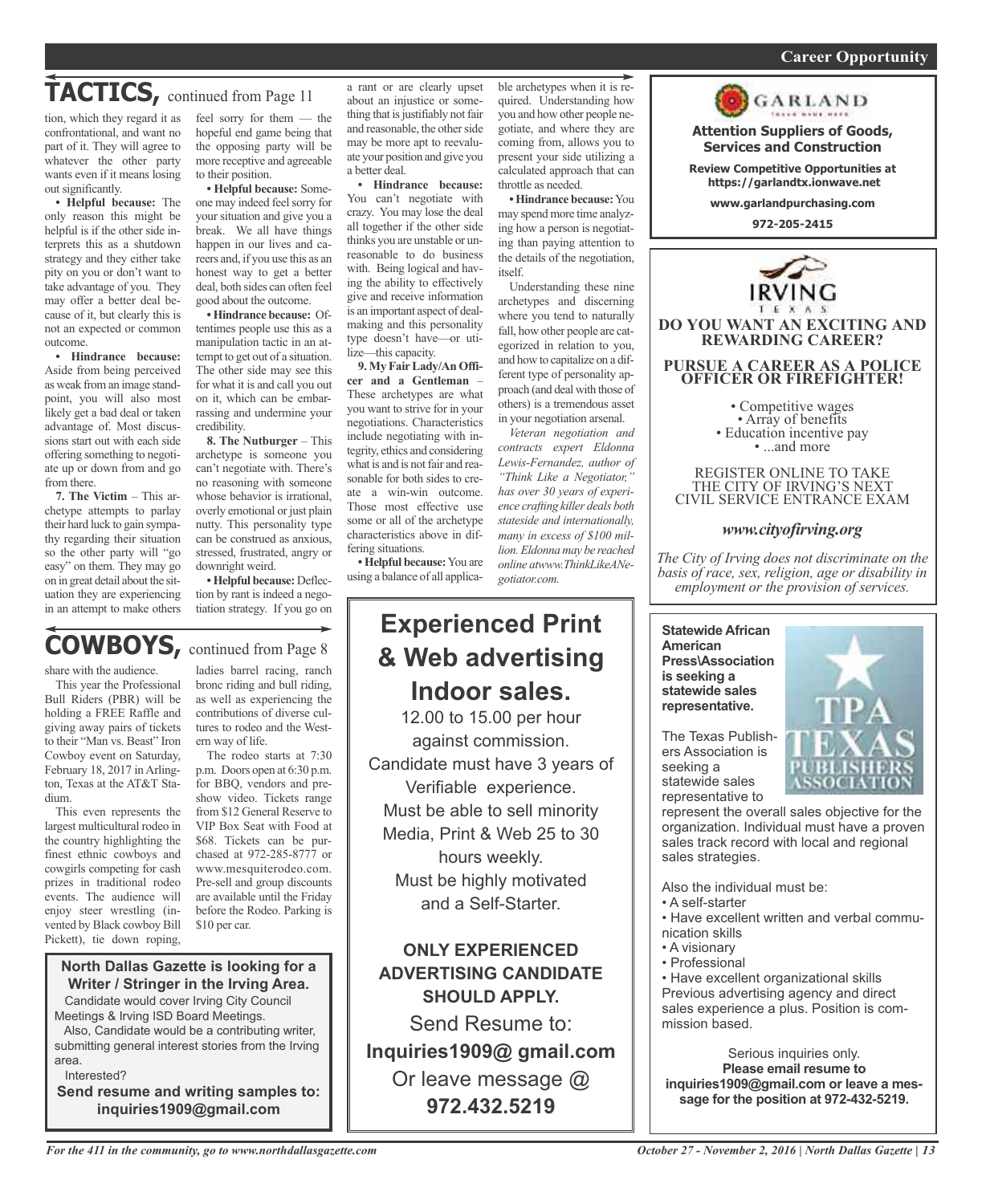#### **BETHEL BIBLE FELLOWSHIP, CARROLLTON (A PLACE TO BELONG)**

*NOTICE: Pastor Woodson serves the community by providing "Professional Therapy and Counseling Services" NOT FREE, but on a sliding scale of charge. To schedule an appointment call the Pastoral Counseling Center at 972-526-4525 or email the church.*

#### **October 30, 9:45 a.m.**

You are invited for our 27th ChurchAnniversary with the renowned Elder Carl E. Patten, II as we praise, honor and thank God that He has allowed Bethel to be a beacon of light in Carrollton and the surrounding areas. God has something special in store for us. Come and expect a special blessing from God; See what God is doing through and with us; you will be blessed.

#### **November 2, 7 p.m.**

Join us in Wednesday's Prayer and Bible Study Class with Senior Pastor Woodson and Pastor Brenda Patterson teaching a series on "Design for Discipleship, Book 5, Chapter 2." Spiritual maturity is God's desire for you. It's Time to Grow; Ephesians 4:12 & 13.

Dr. Terrance Woodson, Senior Pastor 1944 E. Hebron Parkway Carrollton, TX 75007 972-492-4300 www.bethelbiblefelloswhip.org

#### **CHRIST COMMUNITY CHURCH IN RICHARDSON**

 $\overline{\phantom{a}}$  ,  $\overline{\phantom{a}}$  ,  $\overline{\phantom{a}}$  ,  $\overline{\phantom{a}}$  ,  $\overline{\phantom{a}}$  ,  $\overline{\phantom{a}}$  ,  $\overline{\phantom{a}}$  ,  $\overline{\phantom{a}}$  ,  $\overline{\phantom{a}}$  ,  $\overline{\phantom{a}}$  ,  $\overline{\phantom{a}}$  ,  $\overline{\phantom{a}}$  ,  $\overline{\phantom{a}}$  ,  $\overline{\phantom{a}}$  ,  $\overline{\phantom{a}}$  ,  $\overline{\phantom{a}}$ 

#### **October 30, 8:45 a.m. and 11 a.m.** You're invited to our Morning Services as we worship, honor and praise God for His blessings.

#### **November 2**

Join us at 12 Noon with Rev. Viveca Potter teaching on the Word of God; come back at 6:45 p.m. for Corporate Prayer and stay for Senior Pastor Autry at 7:30 p.m. teaching the Word of God.

Our youth will come for Food and Fellowship at 7 p.m. followed by Bible Study at 7:30 p.m.

Dr. Terrence Autry, Senior Pastor 701 Centennial 972-991-0200 Richardson, TX 75081 www.Christcommunityrichardson.org  $\overline{\phantom{a}}$  ,  $\overline{\phantom{a}}$  ,  $\overline{\phantom{a}}$  ,  $\overline{\phantom{a}}$  ,  $\overline{\phantom{a}}$  ,  $\overline{\phantom{a}}$  ,  $\overline{\phantom{a}}$  ,  $\overline{\phantom{a}}$  ,  $\overline{\phantom{a}}$  ,  $\overline{\phantom{a}}$  ,  $\overline{\phantom{a}}$  ,  $\overline{\phantom{a}}$  ,  $\overline{\phantom{a}}$  ,  $\overline{\phantom{a}}$  ,  $\overline{\phantom{a}}$  ,  $\overline{\phantom{a}}$ 

#### **FELLOWSHIP CHRISTIAN CENTER CHURCH IN ALLEN "THE SHIP"**

#### **October 30, 8 a.m.**

You're invited to our main campus at 200West Belmont Drive for morning service and a blessing from God; followed by our Sunday Worship Services at Bolin Elementary School in Allen, Texas 75002 and bring someone with you and see them blessed by God.

**November 2, 12 p.m.** Join us in our Wednesday's 12 Noon-Day Live, Prayer and Bible Study and/or our Wednesday Night Live, Prayer and Bible Study at 7 p.m. to learn more about God's Word at the Joycie Turner Fellowship Hall, 200

West Belmont Drive in Allen. Be encouraged by God's plan for your maturity and His glory; and most of all, be prepared to grow.

Dr. W. L. Stafford, Sr., Ed. D. Senior Pastor 5705 Cheyenne Drive at Bolin Elementary School in Allen 75002 for Sunday Morning Worship and the Admin. Building Address is 200 W. Belmont Drive Allen, TX 75013 972-359-9956 www.theship3c.org \_\_\_\_\_\_\_\_\_\_\_\_\_\_\_\_\_\_\_\_\_\_\_

#### **INSPIRING BODY OF CHRIST CHURCH, Let's Go Fishing! MATTHEW 4:19**

#### **October 30, 7:30 and/or 11:30 a.m.** You're invited this Sunday as we praise, worship, honor and magnify God's Holy name.

**October 31, 7 p.m.** Join us in Monday School as we grow in God's Word and learn what God has to say to us.

Pastor Rickie Rush 7701 S Westmoreland Road Dallas, TX 75237 972-372-4262 www.Ibocchurch.org

**MT. OLIVE CHURCH OF PLANO (MOCOP)**

**October 30, 10 a.m.** Join us for Worship Service as we praise and worship God for His Honor and His glory; and don't forget to comeback at 7 p.m. for our Brazilian Church.

**November 2, 7 p.m.** You're invited to our Wednesday's Bible Study class; you will learn what God has to say to us. Come to be encouraged by God's plan for yourspiritual growth and His glory.

Pastor Sam Fenceroy Senior Pastor and Pastor Gloria Fenceroy 300 Chisholm Place Plano, TX 75075 972-633-5511 www.mocop.org  $\overline{\phantom{a}}$  ,  $\overline{\phantom{a}}$  ,  $\overline{\phantom{a}}$  ,  $\overline{\phantom{a}}$  ,  $\overline{\phantom{a}}$  ,  $\overline{\phantom{a}}$  ,  $\overline{\phantom{a}}$  ,  $\overline{\phantom{a}}$  ,  $\overline{\phantom{a}}$  ,  $\overline{\phantom{a}}$  ,  $\overline{\phantom{a}}$  ,  $\overline{\phantom{a}}$  ,  $\overline{\phantom{a}}$  ,  $\overline{\phantom{a}}$  ,  $\overline{\phantom{a}}$  ,  $\overline{\phantom{a}}$ 

#### **SHILOH MBC IN PLANO (WHERE COMMUNITY BECOMES FAMILY)**

#### **October 29, 8 a.m. To 1:30 p.m.**

You're invited to our "Connected 4 Life's Marriage Conference" that will be held this Saturday. Continental breakfast and childcare will be provided.

### Investors Liquidation Sale: **Laurel Land Cemetery Burial Plot For Sale (one space) Section # 3, Space # 15, Lot # 20**



Laurel Land Cemetery charges for cost of single Plot: \$3995.00 Discount Amount, if you act right away: <\$1745.00> (your savings) Your Cost: \$2250.00

> **Call Today! 972.432.5219** (leave message,if no answer)

### **Church Happenings www.NorthDallasGazette.com**

### **October 30, 8 a.m. And 11 a.m.**

Join us for Worship Services and fellowship as we give God all glory, honor and praise.

#### **November 2, 7 p.m.**

You're invited to our Wednesday's Bible Study to learn more about God's Word. Come and be encouraged by God's plan for your maturity and growth; it's all for His glory and His honor. We are, "Growing in Christ through the study of His Word."

Our AWANA (Approved Workman Are Not Ashamed from 2 Timothy 2:15) is held from 6:30 - 8:15 pm, now through May. Kick-off was

September 7th. There is no charge for registration for new participants! This is a Bible-based program for children and youth, ages three years old through the 12th grade. The emphasis is on memorizing the Word of God and developing a personal relationship with our Lord Jesus Christ in a structured, safe and fun environment.

Our church ministries offer opportunities for motivation and growth; join us and see. Be blessed of the Lord.

Dr. Isaiah Joshua, Jr. Senior Pastor 920 E. 14th Street Plano, TX 75074 972-423-6695 www.smbcplano.org



www.**IRSsafe.com** 

NDG now has a "Special Advertising Package"for churches and non-profit organizations that need to let the community know about your Special Event.

### Opportunity You Can Measure...

### **Church Events**

- Church Anniversary
- Pastor's Anniversary
- Women's Day
- Men's Day

### **Non-Profit Org. Events**

- Fundraisers
- (Concerts)
- Special Events
- (Personal or Community)

### Special Rate \$199

(Black & White, per insertion) Ad size - 4.905"x 6"(Quarter Page, B&W) (NOTE: Color Ad \$75 extra per inserion) Production disclaimer - NDG ad meake-ready is not included in promotion. Layout/production of "copy ready"ad will be a nominal extra cost. E-mail ad copy to: Marketing@NorthDallasGazette.com or call our Marketing Department today! 972-509-9049

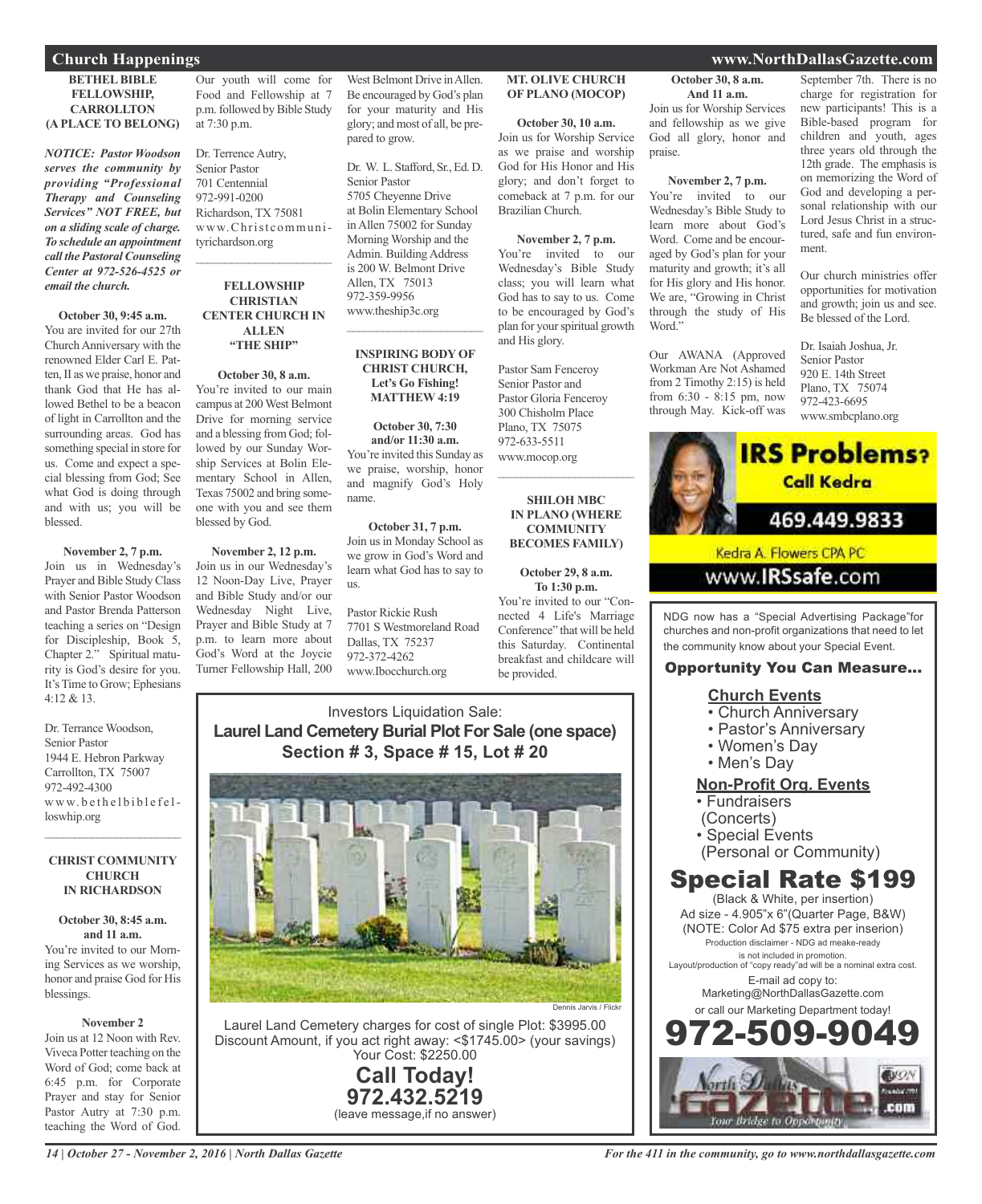# **One minute each night**



*Send email to: businessoffice@ northdallasgazette.com to sign up for Sister Tarpley's weekly electronic newsletter.*

Pray that GOD'S WILL be done in our 2016 elections. I voted on Monday, October 24th in 'early voting'. I voted on my value system and belief. However, I am ever so reminded that I am human, subject to many mistakes.

This election especially, all voters must rely on God to lead and guide them in the directions that His will be done for America.

I challenge our readers to pray about our 2016 elections with a One Minute Prayer Each Night I believe that it's worth the effort to do it.

Our 2016 elections are important for Christians believers and America. But, from the things I have seen, heard and read, Christians aren't asking God that His Will to

ww.theshlp3c.org

Early Morning Service

00 W. Belmont Drive

Alice TX 75013

**图 00 点 图** 

be done.

We all need to be on our knees. Do you believe we can take God at His word? The scripture states that as Christians, ownership of this land and the ability to call upon God to heal it is ours.

We have never been more desperate than now for God to heal our land. He said, "If my people, which are called by my name, shall humble themselves, and pray, and seek my face, and turn from their wicked ways; then will I hear from heaven, and will forgive their sin, and will heal their land." 2 Chronicles 7:14.

During WWII, there was an advisor to Churchill who organized a group of people to drop what they were doing every night at a prescribed hour for one minute to collectively pray for the safety of England, its people and peace. This had an amazing effect; the bombing stopped.

I challenge our readers to form a group of people to pray for our country and citizens. We are in need of prayer now more than ever!

reflect on the past with **Historical Perspectives from Sister Tarpley**

<sup>a</sup> city councilmember in Carrollton.

972.359.9956

Sunday Morning Worship

**Nexty Elementary** 

1450 Ethnologies Drug-

Allen, 1X 75002

**Look for NDGTV at NorthDallasGazette.com**

Second Keyboardist Needed: Please CaB For Info

DE Fellowship Christian<br>BIB Center Church

200 W. Bernsht Drive . - Allen, TX 75013 A Kingdom Building Church

Wadnasday Night Live

**DO W. Retroem Days** 

Allen, TX 75013

Pick a time, stop and spend only one minute praying for the safety of the

United States, our troops, and our citizens. Pray for peace in the



*Sister Tarpley and Big Tex, Texas State Fair, Senior Citizen Day, October 20, 2016, and on her way to Heaven 97 Gospel Fest Concert on the Chevy Big Stage*



world, for wisdom for all elected officials and courage for them to do things God's Way.

That the Bible (God's Word) shall remain the basis for the laws governing our land and that Christianity will grow world-wide.

It has been said that if people really understood the full extent of the power we have available through prayer, we might be speechless. Our prayers are the most powerful asset we have.

Remember, you don't have to tell GOD how Big your storm in life is. Tell the storm how Big your GOD is!

Please accept the challenge and pray one minute each night, you pick the time.

Take note of the Co-Incidence of Life: Church has 6 letters so does Mosque. Bible has 5 letters so does Quran. Life has 4 letters so does Dead. Love has 4 letters, so does Hate.

Friend has 7 letters, so does Enemy. Truth has 5 letters, so does Lying. Heal has 4 letters, so does Hurt. Positive has 8 letters, so does Negative. Success has 7 letters, so does Failure.

Above has 5 letters, so

#### See TARPLEY, Page 16







Islah Joshua, Jr. *Tustov* 

SMBC: A church Focused on Excellence while Teaching the Word. Preaching the Gospel, Reaching the World

Worship Times: 8 and 11 a.m. Sunday School: 9:45 a.m. Mid-week: Wednesday at 7:00 p.m. Youth Church: Every 3rd, 4th, and 5th Sunday at 10:45 a.m. AWANA: Wednesday at 6:30 p.m. Contact Information: 972-423-6695 www.smbcplano.org

*For the 411 in the community, go to www.northdallasgazette.com*